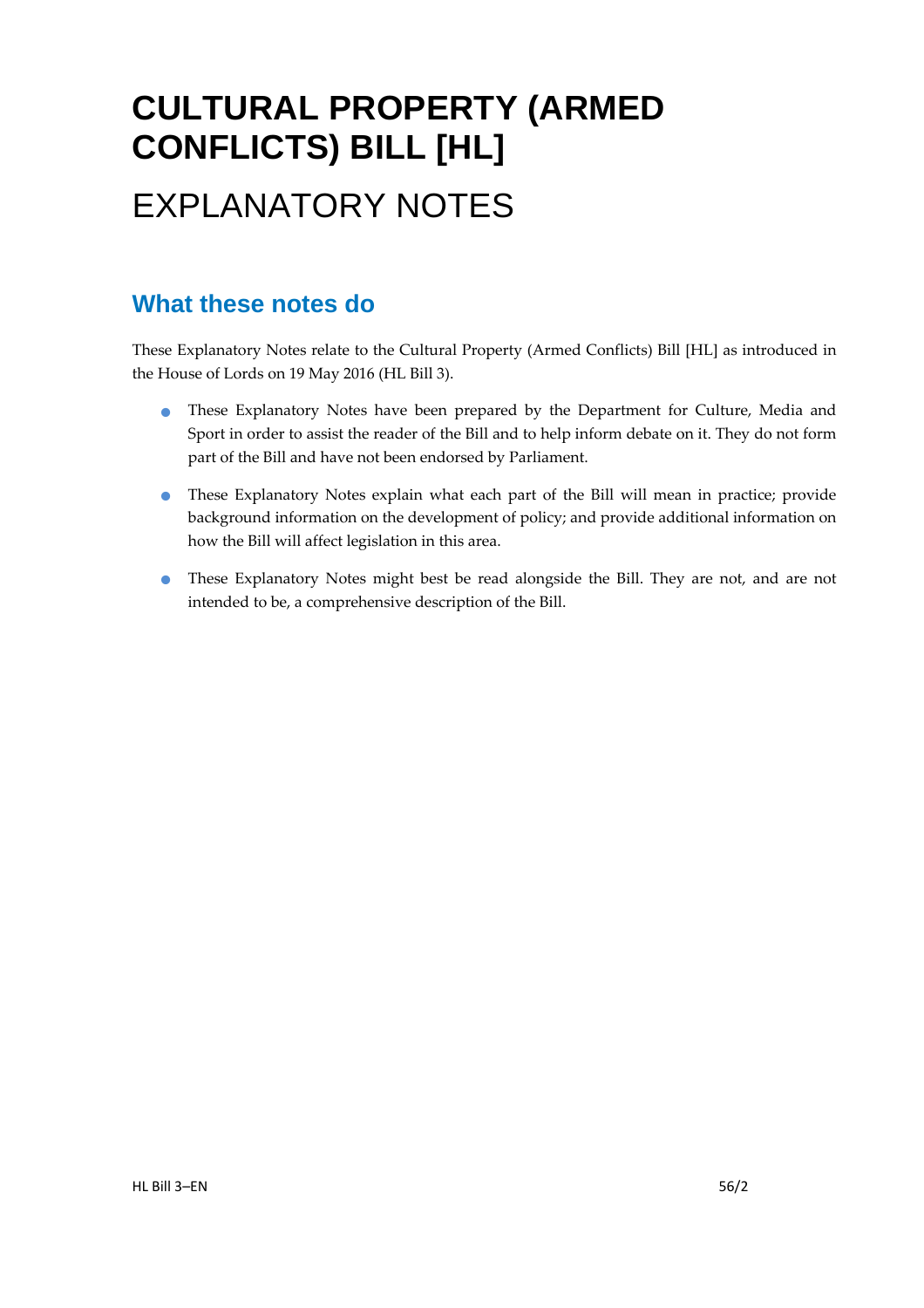### **Table of Contents**

| Subject                                                                                                             | <b>Page of these Notes</b> |
|---------------------------------------------------------------------------------------------------------------------|----------------------------|
| <b>Overview of the Bill</b>                                                                                         | 4                          |
| Policy background                                                                                                   | 4                          |
| Legal background                                                                                                    | 5                          |
| <b>Territorial extent and application</b>                                                                           | 7                          |
| <b>Commentary on provisions of Bill</b>                                                                             | 8                          |
| Part 1: KEY DEFINITIONS                                                                                             | 8                          |
| Part 2: SERIOUS BREACH OF THE SECOND PROTOCAL                                                                       | 8                          |
| Clause 3: Offence of serious breach of Second Protocol                                                              | 8                          |
| Clause 4: Ancillary offences                                                                                        | 10                         |
| Clause 5: Responsibility of commanders and other superiors                                                          | 10                         |
| Clause 6: Penalties                                                                                                 | 11                         |
| Clause 7: Attorney General's consent to prosecutions                                                                | 11                         |
| Part 3: CULTURAL EMBLEM                                                                                             | 11                         |
| Clause 8: The cultural emblem                                                                                       | 11                         |
| Clause 9: Offence of unauthorised use                                                                               | 11                         |
| Clause 10: Use authorised by appropriate national authority<br>Clause 11: Other authorised use: moveable property   | 11<br>11                   |
| Clause 12: Other authorised use: personnel                                                                          | 12                         |
| Clause 13: Defences                                                                                                 | 12                         |
| Clause 14: Forfeiture following conviction under section 9                                                          | 12                         |
| Clause 15: "Appropriate national authority"                                                                         | 12                         |
| Part 4: PROPERTY EXPORTED FROM OCCUPIED TERRITORY                                                                   | 13                         |
| Clause 16: "Unlawfully exported cultural property" etc.                                                             | 13                         |
| Clause 17: Offence of dealing in unlawfully exported cultural property                                              | 13                         |
| Clause 18: Forfeiture in connection with dealing offence                                                            | 14                         |
| Clauses 19-27: Forfeiture otherwise than in connection with offence and seizure and retention of property liable to |                            |
| forfeiture.                                                                                                         | 14                         |
| Part 5: PROPERTY REMOVED FOR SAFEKEEPING                                                                            | 16                         |
| Clause 28: Immunity from seizure or forfeiture                                                                      | 16                         |
| Part 6: GENERAL                                                                                                     | 17                         |
| Clause 29: Liability of company officers for offences by company                                                    | 17                         |
| Clause 30: Crown application                                                                                        | 17                         |
| Clause 31: Extent                                                                                                   | 17                         |
| Commencement                                                                                                        | 17                         |
| <b>Financial implications of the Bill</b>                                                                           | 17                         |
| <b>Compatibility with the European Convention on Human Rights</b>                                                   | 18                         |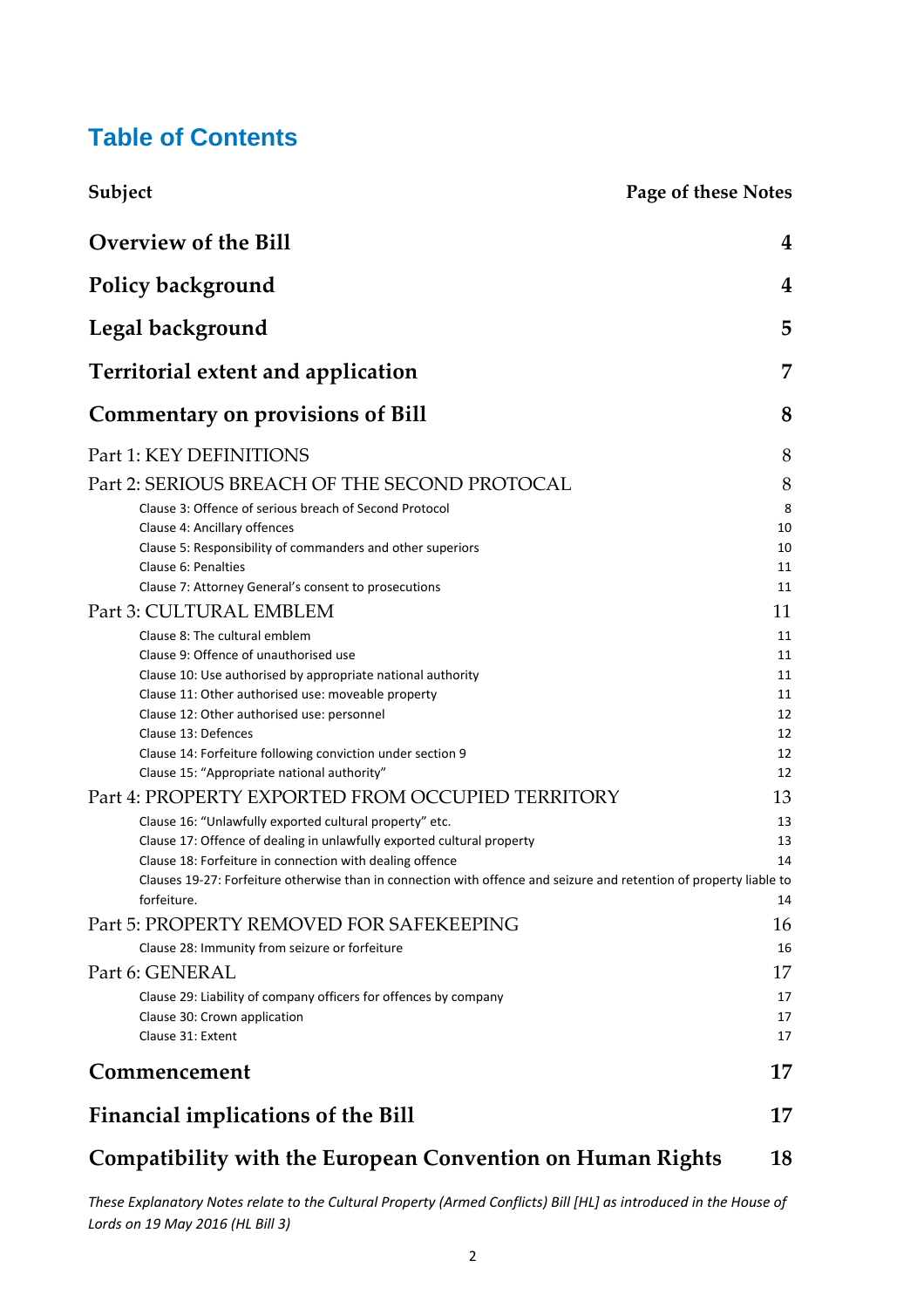### **Annex A ‐ Territorial extent and application in the United Kingdom 22**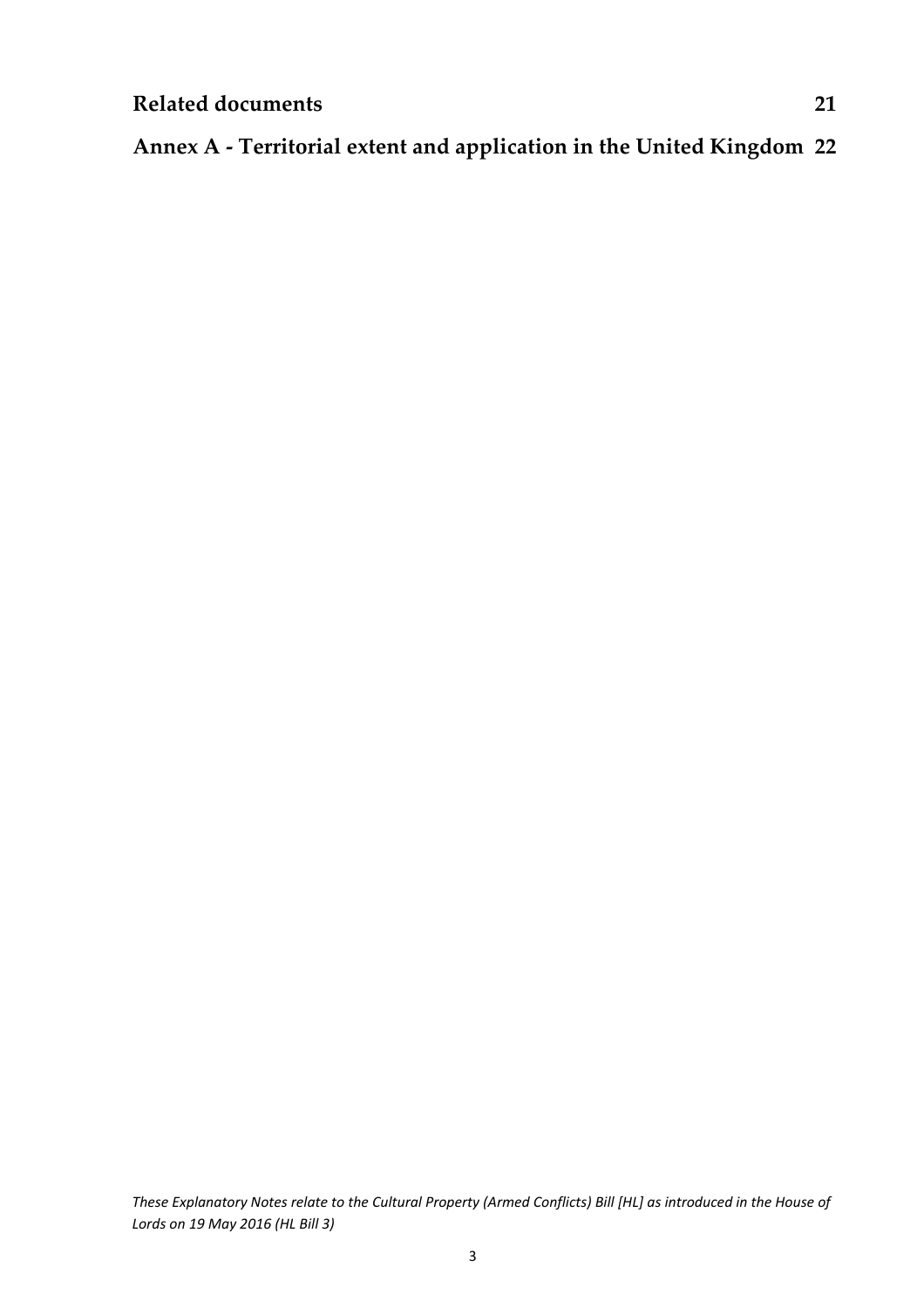### **Overview of the Bill**

- 1 The Bill is divided into six parts and contains four Schedules. These Parts are as follows:
	- Part 1: sets out key definitions.
	- Part 2: incorporates into domestic law the offence created by Article 15 of the Second Protocol to the 1954 Hague Convention for the Protection of Cultural Property in the event of Armed Conflict ("the Convention"), makes provision in relation to ancillary offences and extends criminal liability to commanders and superiors who fail to prevent the commission of an offence in certain circumstances.
	- Part 3: prohibits the unauthorised use of the cultural emblem, the symbol created by the Convention to identify cultural property which is protected. The Bill makes it an offence to use the emblem otherwise than as authorised by, or under the Bill. It identifies authorised uses of the emblem, and gives the appropriate national authority power to designate further authorised uses.
	- Part 4: makes provision in relation to cultural property which has been unlawfully exported from an occupied territory. It creates a new offence of dealing in such cultural property, and makes further provision in relation to that offence, providing for the forfeiture of the cultural property concerned. Further, it provides powers of search and seizure if there are reasonable grounds for suspecting that unlawfully exported cultural property may be found at a premises. It provides for the retention of such cultural property so that it may be returned to the competent authorities of the territory previously occupied at the close of hostilities, in fulfilment of the United Kingdom's obligation under the First Protocol to the Convention.
	- Part 5: provides immunity from seizure or forfeiture of cultural property which is entitled to special protection under Article 12 of the Convention because it is being transported to the United Kingdom, or through the United Kingdom to another destination, for safekeeping during a period of armed conflict.
	- Part 6: sets out general provisions.

The Bill also contains four Schedules. These are:

- Schedule 1: <sup>1954</sup> Hague Convention for the Protection of Cultural Property in the event of Armed Conflict.
- Schedule 2: Regulations for the execution of the Convention
- Schedule 3: First Protocol to the Convention.
- Schedule 4: Second Protocol to the Convention.

### **Policy background**

- 2 The Cultural Property (Armed Conflicts) Bill will introduce the necessary domestic legislation to enable the United Kingdom to ratify the 1954 Hague Convention for the Protection of Cultural Property in the Event of Armed Conflict (The Convention) and accede to its two Protocols (1954 and 1999).
- 3 The Hague Convention, adopted following the massive destruction of cultural property that took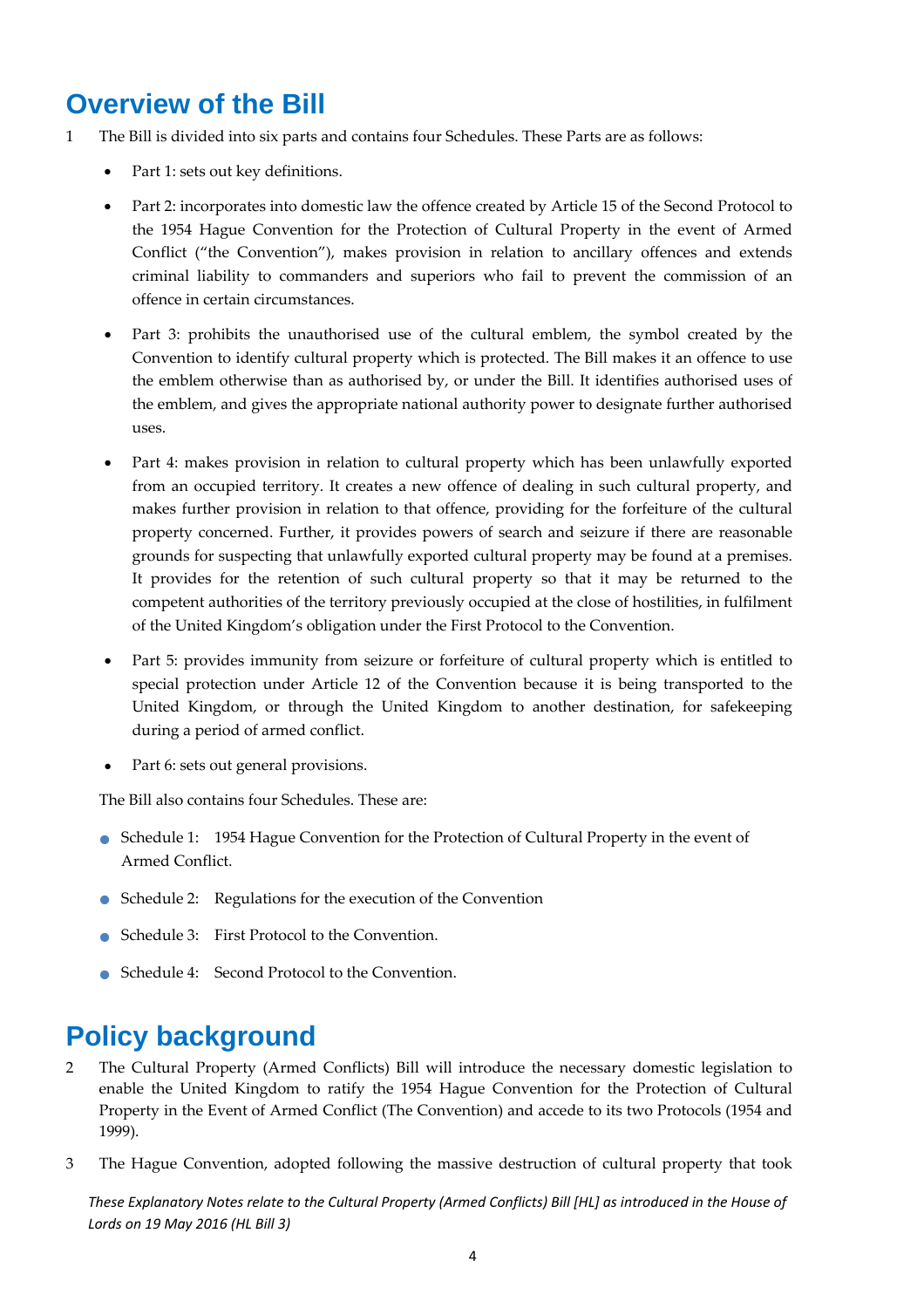place in the Second World War, provides for a system of general and special protection of cultural property in situations of armed conflict. Parties to the Convention are required to respect both cultural property situated within their own territory and cultural property within the territory of other Parties, by refraining from using it, or its immediate surrounding, for purposes which are likely to expose it to destruction or damage in the event of armed conflict, and by refraining from committing any hostile act against the property. The Convention also restricts use of a distinctive emblem (which can only be used as provided by the Convention in connection with the protection of cultural property). Amongst other matters the Convention also deals with the transport of cultural property under special protection (including immunity from seizure).

- 4 The Convention was followed by two Protocols. The first in 1954 (the 'First Protocol') imposes a number of obligations on Parties in relation to the protection of cultural property in occupied territories. Parties must undertake to prevent the export of cultural property from any territory occupied by it during an armed conflict and to take into its custody any cultural property protected under the Convention and imported into its territory either directly or indirectly from any occupied territory. At the end of the occupation, each Party is obliged to return any cultural property in its territory that was exported from the occupied State and refrain from retaining it as war reparations.
- 5 The United Kingdom originally chose not to ratify the Convention or to accede to the First Protocol, not on the grounds that it opposed measures to protect cultural property in the event of armed conflict, but rather because it considered, together with a number of other countries, that it did not provide an effective regime for the protection of cultural property.
- 6 The Second Protocol, in 1999, extends and clarifies the obligations under the Convention. In particular it identifies five acts, each a serious violation of the Protocol, which are to be considered an offence under the Protocol. It also establishes an enhanced system of protection for specially designated cultural property.
- 7 The Second Protocol removed many of the United Kingdom's concerns and in doing so allowed the Government of the time to announce its intention to ratify the Convention and its two Protocols in May 2004. This resulted in the publication of the draft Cultural Property (Armed Conflicts) Bill in 2008. The Draft Bill was welcomed by the House of Commons Culture, Media and Sport Committee, which found it to be strongly supported on the basis of the evidence it received. In substance the policy behind the Bill has remained the same since 2008 although minor changes have been made to update and improve the drafting.
- 8 As of May 2016, 127 countries are party to the Hague Convention, 104 countries are party to its First Protocol and 68 countries are party to its Second Protocol.

### **Legal background**

- 9 Primary legislation is required in order for the United Kingdom to ratify the Convention and accede to its Protocols. Although the United Kingdom already complies with the Convention during all military operations, and recognises and respects the cultural emblem used to mark protected cultural property, existing United Kingdom laws are not sufficient to meet the obligations set out in the Convention and its Protocols in full. The Convention and Protocols oblige us to create new offences and search and seizure powers, which can only be achieved through primary legislation
- 10 Article 15(1) of the Second Protocol lists five acts, which constitute offences when committed intentionally and in violation of the Convention. Article 15(2) of the Second Protocol requires parties to establish those acts as criminal offences under their domestic law. The relevant acts are:
	- Making cultural property under enhanced protection the object of attack;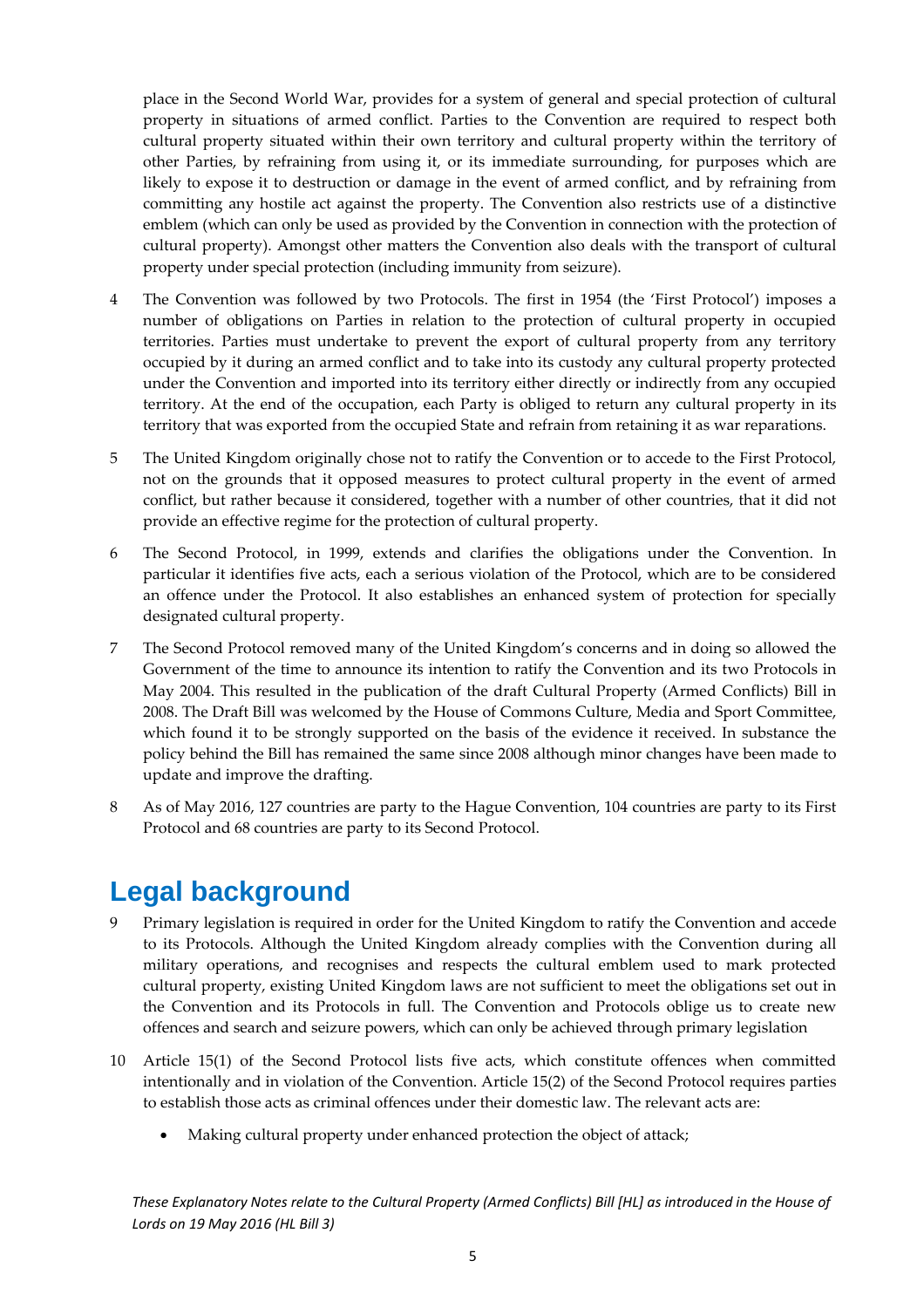- Using cultural property under enhanced protection or its immediate surroundings in support of military action;
- Extensive destruction or appropriation of cultural property protected under the Convention and the Second Protocol;
- Making cultural property protected under the convention and the Second Protocol the object of attack;
- Theft, pillage or misappropriation of, or acts of vandalism directed against cultural property protected under the Convention.
- 11 The behaviour which article 15(1)(a) and (d) seeks to criminalise (making cultural property the object of attack) is partially covered by existing offences under section 1(1) of the Geneva Conventions Act 1957, section 51 of the International Criminal Court Act 2001, and section 1 of the International Criminal Court (Scotland) Act 2001. However, neither offence is sufficient for the following reasons:
	- in neither case is the definition of the property protected sufficient to encompass attacks directed at all forms of cultural property, as defined in Article 1 of the Hague Convention;
	- the offences are more restricted than the offences under Article 15(1) of the Second Protocol.
- 12 There is no equivalent offence for Article 15(1)(b) of the Second Protocol (using cultural property under enhanced protection in support of military action).
- 13 A breach of Article 8(2)(b)(xiii) (destroying or seizing the enemy's property unless such destruction or seizure be imperatively demanded by the necessities of war) of the International Criminal Court Statute is a criminal offence under section 51 of the International Criminal Court Act 2001, and section 1 of the International Criminal Court (Scotland) Act 2001. These offences, though not specifically directed at cultural property would cover the behaviour criminalised under Article  $15(1)(c)$ . However, the offences do not apply in relation to non-international conflicts; and the jurisdiction we have taken to prosecute this offence is not sufficiently wide to meet our obligations under Article 16 of the Second Protocol.
- 14 There are also a number of existing offences in domestic law which could be used to prosecute the behaviour covered by Article 15(1)(e). However, our jurisdiction to prosecute United Kingdom nationals for the existing domestic offences committed outside the United Kingdom only applies where they are subject to military discipline, or in the service of the Crown and acting (or purporting to act) in the course of their employment. This is not sufficient even to satisfy the more limited jurisdictional requirements for this offence. For example, it would not enable the United Kingdom to prosecute a United Kingdom national, in the context of an armed conflict, which is taking place in a state that is a Party to the Convention, for the intentional vandalism of cultural property done in a personal capacity.
- 15 Article 16 of the Convention describes the distinctive emblem of the Convention. Article 17 sets out conditions for its use, and provides that any other uses shall be forbidden. Under Article 85(3)(f) of Protocol 1 Additional to the Geneva Conventions 1977, perfidious use of the cultural emblem is a grave breach of the Protocol. This is also an offence under the law of England and Wales ‐ see section 1(1) of the Geneva Conventions Act 1957. However forbidden uses of the cultural emblem under Article 17 of the Convention would not in most cases be considered to be "perfidious". Furthermore the Hague Convention has a broader application than the Additional Protocol 1 to Geneva Conventions – i.e. the Hague Convention applies in the event of an armed conflict not of an international character within the territory of one of the High Contracting Parties. Hence legislation is needed to implement the obligation under Article 17 of the Convention to ensure that the emblem is not abused.
- 16 The Convention and Protocols also impose obligations on Occupying States and other Parties to take measures to suppress any illicit export of cultural property from occupied territories and return any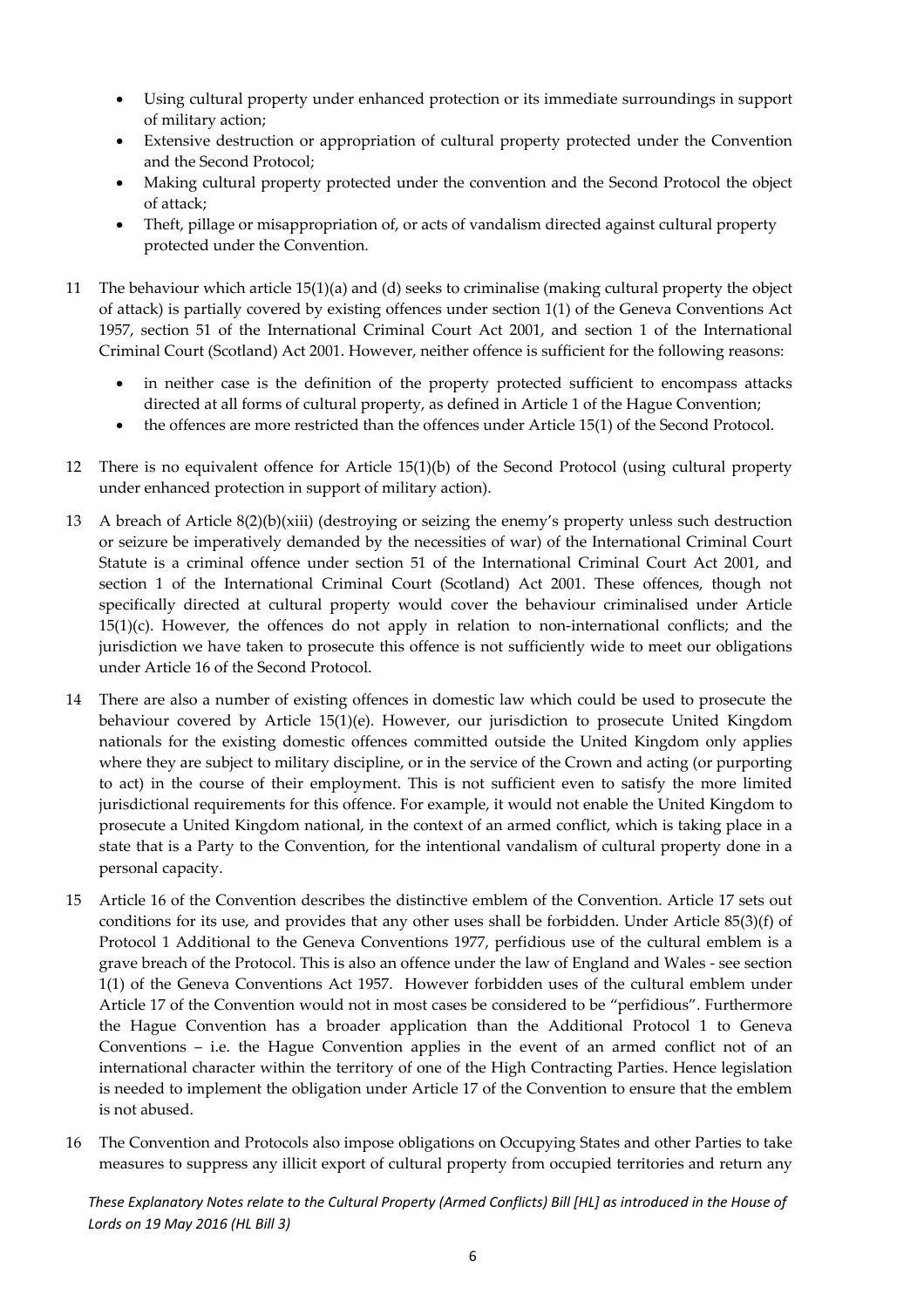cultural property protected by the Convention at the end of hostilities. In particular, 1 of the First Protocol requires a Party to prevent the exportation of cultural property from territory occupied by it, and to take into its custody any cultural property imported into its territory from another occupied territory. It also obliges Parties to undertake to return any such property at the close of hostilities. Article 21(b) of the Second Protocol requires Parties to adopt the legislative, administrative or disciplinary measures necessary to suppress any illicit export other removal or transfer of ownership from occupied territory in violation of the Convention or the Second Protocol.

- 17 There is existing United Kingdom legislation in this field such as the Return of Cultural Objects Regulations 1994 (as amended), the Dealing in Cultural Objects (Offences) Act 2003 and the Iraq (United Nations Sanctions) Order 2003 and Export Control (Syria Sanctions) (Amendment) Order 2014. However, these are not sufficient to enable the United Kingdom to comply fully with its obligations under the Convention and Protocols, due to differences in application and scope.
- 18 Article 14 of the Convention requires Parties to give immunity from "seizure, placing in prize, or capture" to any cultural property which is protected under Articles 12 (Transport under special protection) or 13 (Transport in urgent cases), and to the means of transport exclusively engaged in transferring protected cultural property. Although some property and transport would already be covered by existing legislation, such as the State Immunity Act 1978 and the Diplomatic Privileges Act 1964, these only apply to state owned property, so legislation is needed to ensure that cultural property and transport is afforded the necessary protection whilst it is in the United Kingdom.

### **Territorial extent and application**

- 19 The Bill will extend to England and Wales, Scotland and Northern Ireland.
- 20 The table in Annex A summarises the position regarding territorial extent and application in the United Kingdom. It also summarises the position regarding legislative consent motions and matters relevant to Standing Orders 83J to 83X of the Standing Orders of the House of Commons relating to Public Business.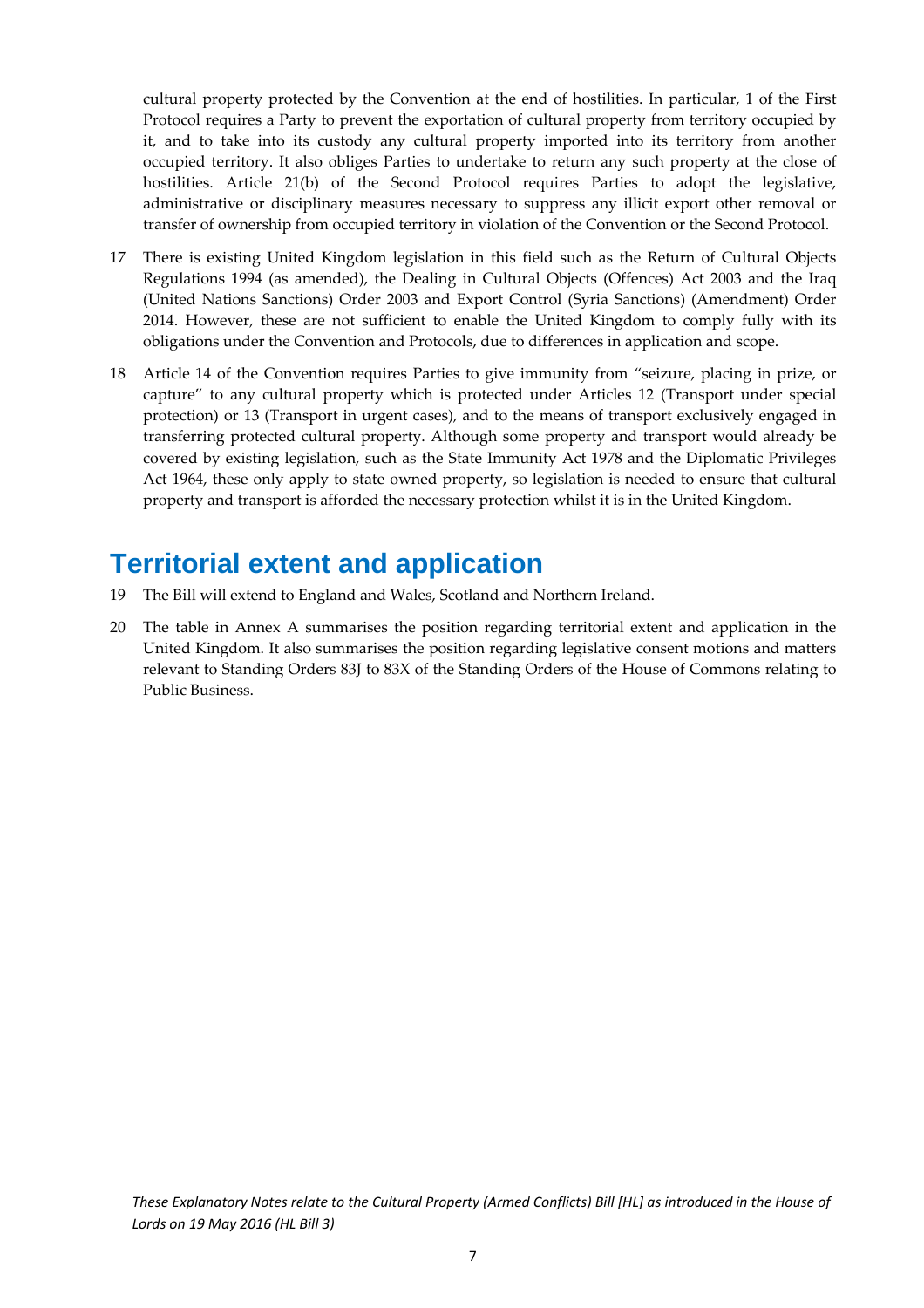### **Commentary on provisions of Bill**

### **Part 1: KEY DEFINITIONS**

21 This Part provides definitions of terms used within the Bill.

### **Part 2: SERIOUS BREACH OF THE SECOND PROTOCAL**

#### Clause 3: Offence of serious breach of Second Protocol

- 22 *Subsection (1)* creates a new criminal offence, a serious breach of the Second Protocol, which is committed where a person intentionally does an act listed in Article 15(1) of the Second Protocol knowing that the property to which the act relates is cultural property. The five acts listed in Article 15(1) are as follows:
	- a. making cultural property under enhanced protection the object of attack;
	- b. using cultural property under enhanced protection or its immediate surroundings in support of military action;
	- c. extensive destruction or appropriation of cultural property protected under the Convention and the Second Protocol;
	- d. making cultural property protected under the Convention and the Second Protocol the object of attack; and
	- e. theft, pillage or misappropriation of, or acts of vandalism directed against, cultural property protected under the Convention.
- 23 *Subsection (1)(b)* stipulates that the act concerned must violate the Convention or the Second Protocol (which reflects the wording of Article 15(1)). In order to prosecute an offence based on Article 15(1) of the Second Protocol it is therefore necessary to identify how the act set out at Article 15(1) violates the Convention or Second Protocol. For example, if the military forces of a Party to the Convention were to make cultural property protected by the Convention and Second Protocol the object of an attack (an act specified in Article 15(1)(d)), this would constitute a violation of the obligation in Article 4(1) of the Convention to refrain from any act of hostility against such property. In contrast, the same act would not constitute such a violation if the obligation in Article 4(1) was waived on the basis of military imperative as permitted by Article  $4(2)^1$ . Acts will not be covered if they occur in peacetime – relevant provisions of the Convention and the Second Protocol2 apply in the event of war or armed conflict between two or more Parties<sup>3</sup> or an occupation of the territory of a Party<sup>4</sup> as well as in the event of armed conflicts "not of an international character" occurring within the territory of one of the Parties<sup>5</sup>.

<sup>&</sup>lt;sup>1</sup> Article 4(2) of the Convention is refined by Article  $6(a)$  of the Second Protocol.

<sup>&</sup>lt;sup>2</sup> Articles 18 and 19 of the Convention, Article 3 and 22 of the Second Protocol.

<sup>&</sup>lt;sup>3</sup> See Article 18(1) of the Convention.

<sup>4</sup> See Article 18(2) of the Convention.

<sup>5</sup> See Article 19 of the Convention and Article 22 of the Second Protocol.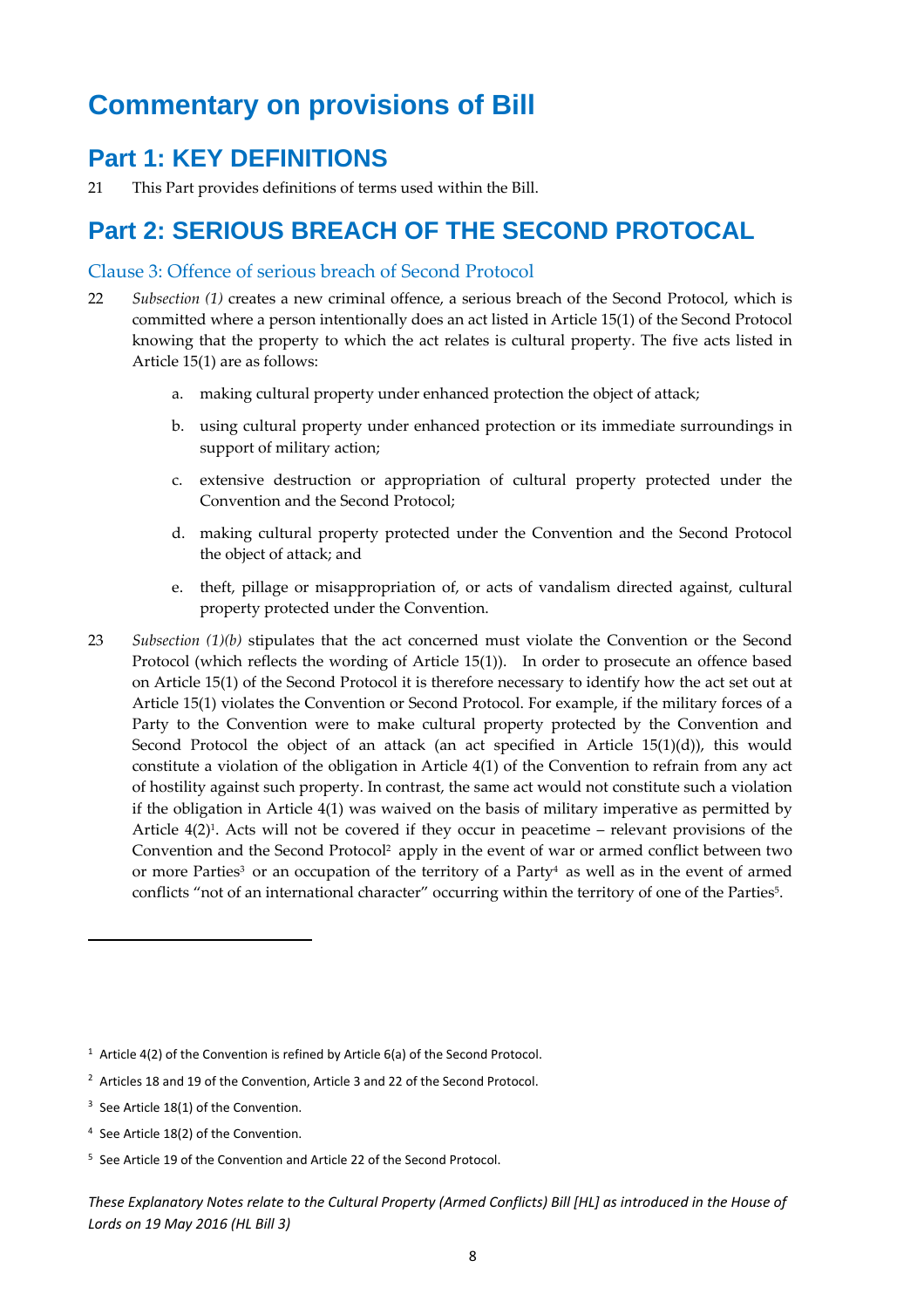- 24 Articles 15(1)(a) and (b) of the Second Protocol set out offences against cultural property under "enhanced protection". The Second Protocol sets out a system whereby cultural property in countries which are parties to the Second Protocol can be granted enhanced protection<sup>6</sup>. Such protection is only granted to cultural property which is "of the greatest importance for humanity"7. Enhanced protection status is very rare; there are currently only 10 pieces of cultural property that have received enhanced protection worldwide and they are all World Heritage Sites. Article 12 of the Second Protocol obliges the Parties to a conflict to refrain from making cultural property under enhanced protection "the object of attack or from any use of the property or its immediate surroundings in support of military action." The threshold for receiving enhanced protection is very high and therefore it is unlikely that such offences will in practice be committed
- 25 Article 15(1)(c) and (d) deal with offences against cultural property which is protected by both the Convention and the Second Protocol. Damage to cultural property in a country which is not a Party to both the Convention and the Second Protocol will not be covered by these offences.
- 26 Article 15(1)(e) covers theft, pillage or misappropriation, or acts of vandalism directed against, cultural property protected under the Convention. This offence is the most likely to be prosecuted of the five Article 15 offences since it will apply to offences against cultural property committed in the many countries which have ratified the Convention regardless of whether they are also Parties to the Second Protocol.
- 27 Action taken by the armed forces of a country which is not a Party to the Convention or the Second Protocol, and is not therefore bound by the obligations set out in the Convention and the Protocol, will not amount to an offence under this clause, since the requirement under Article 15 that there must be a violation of the Convention or the Second Protocol will not be satisfied. Article 16(2)(b) of the Second Protocol makes it clear that members of the armed forces and nationals of a State which is not a Party to that Protocol do not incur individual criminal responsibility by virtue of the Second Protocol unless they are serving in the armed forces of a State which is a Party to the Protocol.
- 28 The remaining subsections of this clause make provisions about jurisdiction, implementing the requirements of Article 16(1) of the Second Protocol. *Subsection (2*) makes it clear that for each of the offences described in Article 15(1) of the Second Protocol, the act can take place within the United Kingdom or in another country.
- 29 By s*ubsection (3)* United Kingdom and non‐ United Kingdom nationals can be prosecuted for a serious breach of the Second Protocol in relation to the acts set out at Article 15(1)(a)‐(c) of the Second Protocol.
- 30 In contrast, *subsection (4)* provides that in relation to the acts set out at Article 15(1)(d)‐(e) of the Second Protocol (which are considered less serious) the criminal offence can only be committed by a United Kingdom national or a person subject to United Kingdom service jurisdiction.
- 31 *Subsections (5) and (6)* define the terms "United Kingdom national" and "person subject to United Kingdom jurisdiction" for the purposes of Part 2 of the Bill.

<sup>&</sup>lt;sup>6</sup> See Articles 10-14 of the Second Protocol.

<sup>7</sup> See Article 11 of the Second Protocol.

These Explanatory Notes relate to the Cultural Property (Armed Conflicts) Bill [HL] as introduced in the House of *Lords on 19 May 2016 (HL Bill 3)*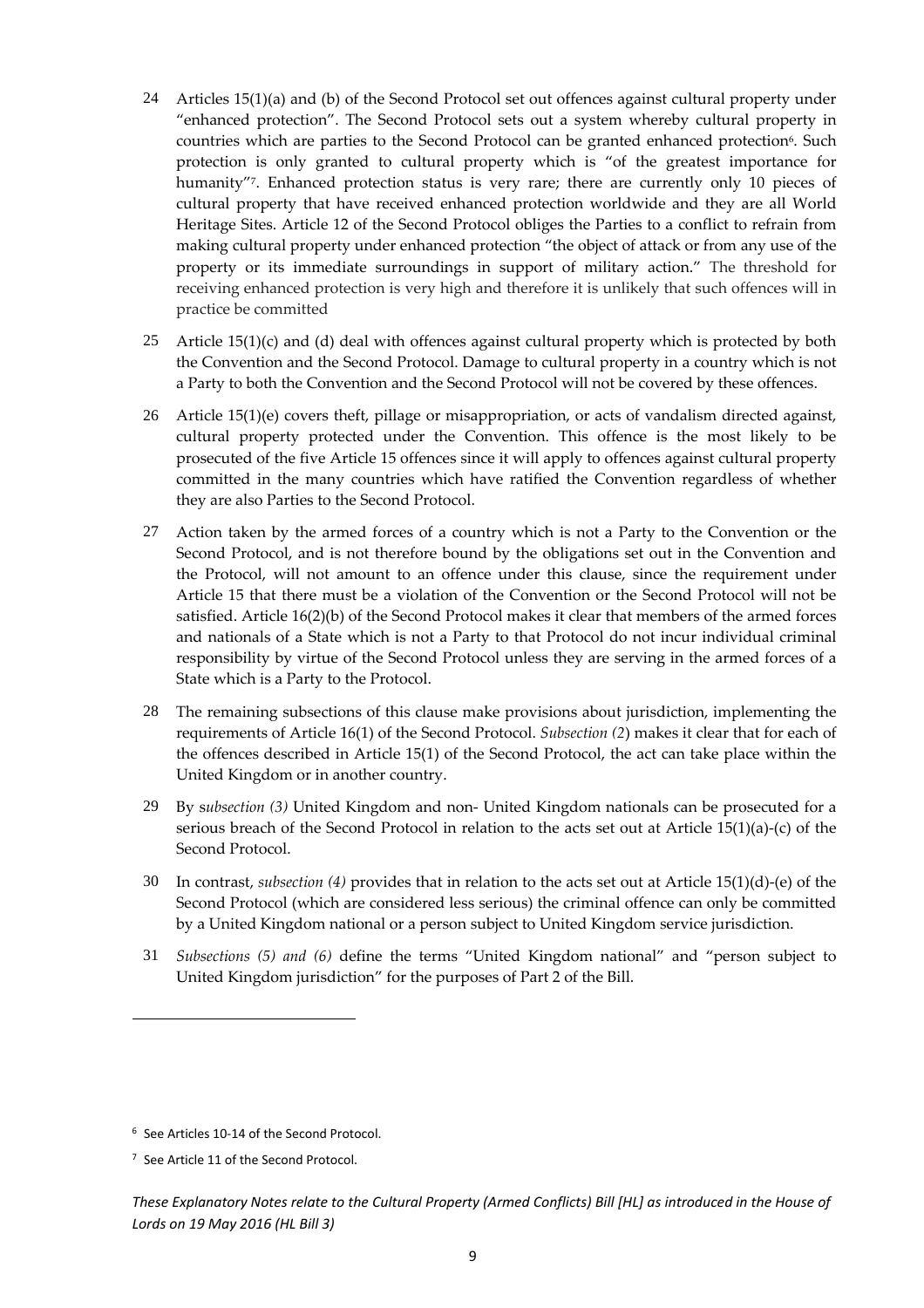#### Clause 4: Ancillary offences

- 32 This clause implements the obligation in Article 15(2) of the Second Protocol to extend criminal responsibility to persons other than those who directly commit the act described in Article 15(1) of that Protocol. It sets out provisions about jurisdiction which mirror those for the principal offence set out in clause 3.
- 33 *Subsection (1)* provides that an offence which is ancillary to the offence of a serious breach of the Second Protocol (clause 3) may be committed in the United Kingdom or elsewhere.
- 34 *Subsection (2)* provides that any person may be prosecuted for an ancillary offence in relation to any of the acts listed in Article 15(1)(a)‐(c) above, regardless of their nationality.
- 35 *Subsection (3)* provides that a person may only be prosecuted in connection with an ancillary offence concerned with the acts listed in Article 15(1)(d) or (e) above, if he or she is a United Kingdom national, or is subject to United Kingdom service jurisdiction.
- 36 *Subsections (4), (5), and (6)* define what is meant by "an offence that is ancillary to an offence under section 3" in relation to each jurisdiction of the United Kingdom.
- 37 *Subsection (7)* ensures that the provision made in relation to ancillary offences applies not only to offences which are ancillary to the principal offence, but also to offences which are ancillary to ancillary offences. This subsection would apply, for example, where a person had destroyed evidence in order to conceal an attempt by a friend to steal cultural property protected under the Convention. The person who destroyed the evidence would be guilty of an offence under section 5 of the Criminal Law Act 1967, an offence which would in itself be ancillary to the ancillary offence committed by the friend of attempting to commit a serious breach of the Second Protocol.

#### Clause 5: Responsibility of commanders and other superiors

- 38 This clause provides for an additional form of criminal responsibility, namely that of commanders and superiors for the acts of their subordinates. Such criminal responsibility complies with general principles of international law referred to in Article 15(2) of the Second Protocol and is contained within the Statute of the International Criminal Court which is regarded as an authoritative statement of the general principles of international law in relation to criminal liability. The wording of the section is based on Article 28 of the Statute of the International Criminal Court (similar provision is made in section 65 of the International Criminal Court Act 2001). As *subsection (6)* makes clear, courts will be obliged to take account of the jurisprudence of the International Criminal Court in interpreting and applying this clause.
- 39 The wording in *subsections (2) and (4)* draws a distinction between the standards expected of military and quasi-military commanders in relation to military forces under their command, and other superiors such as government officials or heads of civilian organisations, as it is recognised that the latter may not have the same degree of control over the actions of their subordinates. The commander will incur liability under this provision where he or she knew, or owing to the circumstances at the time should have known, that his or her forces were committing an offence. A superior will only be liable where he or she knew or consciously disregarded information indicating that the subordinate was committing an offence.
- 40 *Subsection (1)* makes it clear that liability under this provision is a form of aiding and abetting. Under section 8 of the Accessories and Abettors Act 1861, which extends to England and Wales and Northern Ireland, a person who has aided or abetted the commission of an offence is liable to be prosecuted, and is subject to the same penalty, as a principal offender. In Scotland broadly equivalent provision is made in relation to statutory offences by section 293 of the Crown Proceedings (Scotland) Act 1995. *Subsection 7* makes it clear that this section does not preclude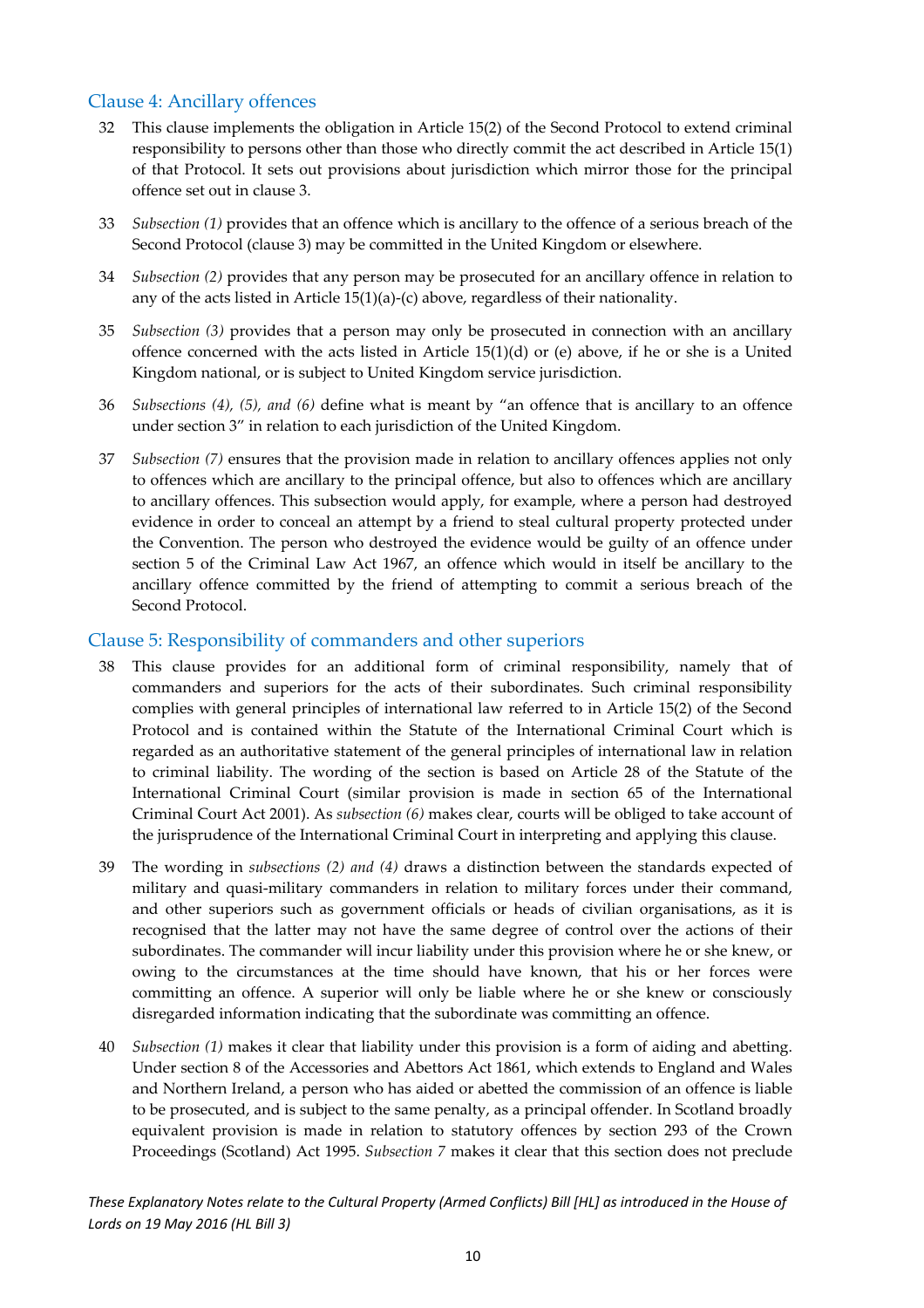any criminal liability which arises apart from this clause. So if a commander is prosecuted in reliance on this subsection, this would not rule out prosecutions of individual members of his forces in relation to the same events.

#### Clause 6: Penalties

41 This clause provides for the maximum penalty for the offence of serious breach of the Second Protocol, and for offences which are ancillary to such offences.

#### Clause 7: Attorney General's consent to prosecutions

42 This clause ensures that prosecutions for the offence of serious breach of the Second Protocol, or for related ancillary offences may only be brought in England and Wales with the consent of the Attorney General. In Northern Ireland, the consent of the Director for Public Prosecutions for Northern Ireland is required. No equivalent provision is made in relation to Scotland as the position of the Lord Advocate as master of the instance in relation to all prosecutions in Scotland means that such provision is unnecessary.

### **Part 3: CULTURAL EMBLEM**

#### Clause 8: The cultural emblem

43 This clause defines the cultural emblem introduced by the Convention to identify cultural property which is protected under the Convention. Article 17 of the Convention permits use of the cultural emblem to identify cultural property or for personnel engaging in protecting such property.

#### Clause 9: Offence of unauthorised use

44 This clause creates a new offence of unauthorised use of the cultural emblem. This implements the obligation under Article 17 of the Convention to prevent use of the emblem except as authorised by the Convention. It is also an offence to use another design which is capable of being mistaken for the emblem because it so closely resembles it. The offence is punishable by a fine, and proceedings may only be brought with the consent of the Director of Public Prosecutions in England and Wales, or, in Northern Ireland, the Director of Public Prosecutions for Northern Ireland. No consent requirement is made in relation to Scotland as the position of the Lord Advocate as master of the instance in relation to all prosecutions in Scotland means that such provision is unnecessary.

#### Clause 10: Use authorised by appropriate national authority

45 *Subsection (1)* gives to the appropriate national authority the power to give permission for particular uses of the cultural emblem as being "authorised" for the purposes of this part of the Bill. "Appropriate national authority" is defined in clause 15 of the Bill as the Secretary of State, in relation to England, and the devolved authorities in the other parts of the United Kingdom. Permission which has been given may be withdrawn. *Subsection (2)* imposes an additional requirement where the cultural property concerned is immovable cultural property. In this case, a copy of the permission given must be displayed with the emblem. For example a certificate signed by the Secretary of State would be sufficient evidence of permission in England

#### Clause 11: Other authorised use: moveable property

46 This clause provides that the cultural emblem can be used to identify moveable cultural property, whilst the cultural emblem triangle can be used to identify cultural property undergoing protected transportation under Article 12 or 13 of the Convention. Article 12 of the Convention provides for the transfer of cultural property to take place under special protection, in accordance with the procedures set out in the Regulations to the convention. Article 13 provides for such transfer in cases of urgency where it is not possible to follow those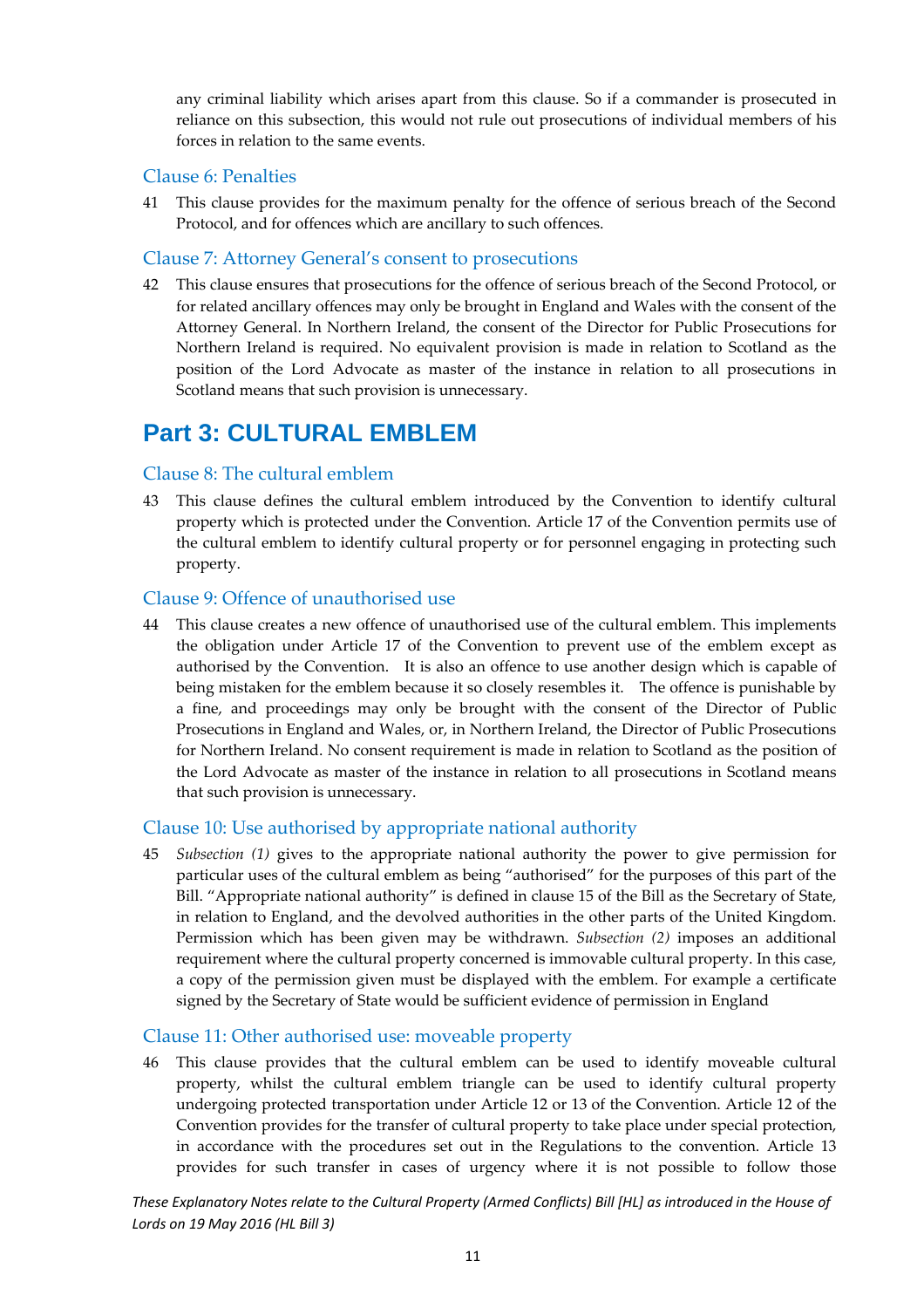procedures.

47 For example if an armed conflict were to occur in one part of the United Kingdom, the cultural emblem triangle could be displayed on moveable cultural property during its transportation under special protection to a refuge in an area of the United Kingdom not affected by the conflict. If the armed conflict occurred un‐expectedly and protection of the cultural property was determined to be a matter of urgency, the cultural emblem triangle could be displayed on such property during its transportation without the procedures in the Regulations having been followed (provided a request under Article 12 had not previously been refused).

#### Clause 12: Other authorised use: personnel

48 This clause authorises the use of the cultural emblem to identify two classes of people. The first class consists of those personnel who have duties of control under the Convention in relation to cultural property, such as the representative for cultural property appointed under Article 2 of the Regulations, or the Commissioner General. The second class consists of personnel who have been designated by the appropriate national authority as being engaged in the protection of cultural property in the appropriate part of the United Kingdom. For example if a cultural property expert is designated by the Secretary of State for the protection of cultural property in England, they would be authorised to wear an armlet bearing the cultural emblem when transporting cultural property for safekeeping

#### Clause 13: Defences

- 49 This clause sets out three defences to the offence of unauthorised use of the cultural emblem (clause 9). Under *subsection (2)*, it is not an offence to use the cultural emblem for a purpose for which it had previously been lawfully used by the accused before this clause comes into force.
- 50 Under *subsection (3)* it is not an offence to use the emblem where it forms part of a trademark registered before the clause comes into force, and the trademark is being used lawfully in relation to the goods or services for which it was registered. An example of this could be a badge for a sports club.
- 51 Under *subsections (4) and (5)*, it is not an offence to use a design on goods provided that the design was applied to the goods by their manufacturer or someone trading in those goods before they came into the possession of the accused, and the person applying the design was using it lawfully in relation to the same type of goods before the clause comes into force. Use of the emblem by the manufacturer or trader would come within the terms of the defences set out in *subsections (2) and (3)* of this clause. The defence in *subsections (4) and (5)* is intended to ensure that the purchaser of such goods does not commit an offence. For example, if a retailer sold T‐shirts printed with a design closely resembling the cultural emblem, he or she would not incur criminal liability for continuing to sell similar T‐shirts after the Bill becomes law. Any consumer who bought the T‐shirts would also not incur criminal liability after the Bill becomes law. *Subsection (6)* makes it clear that, where the defendant can provide evidence that a defence exists, the burden to prove the offence still lies with the prosecution.

#### Clause 14: Forfeiture following conviction under section 9

52 This clause gives the court which convicts someone of the offence of unauthorised use of the emblem the power to order the forfeiture of the articles in respect of which the offence was committed, and where appropriate, their destruction.

#### Clause 15: "Appropriate national authority"

53 This clause defines the term "appropriate national authority" in relation to each part of the United Kingdom. That term is used in clauses 10 and 12 of the Bill.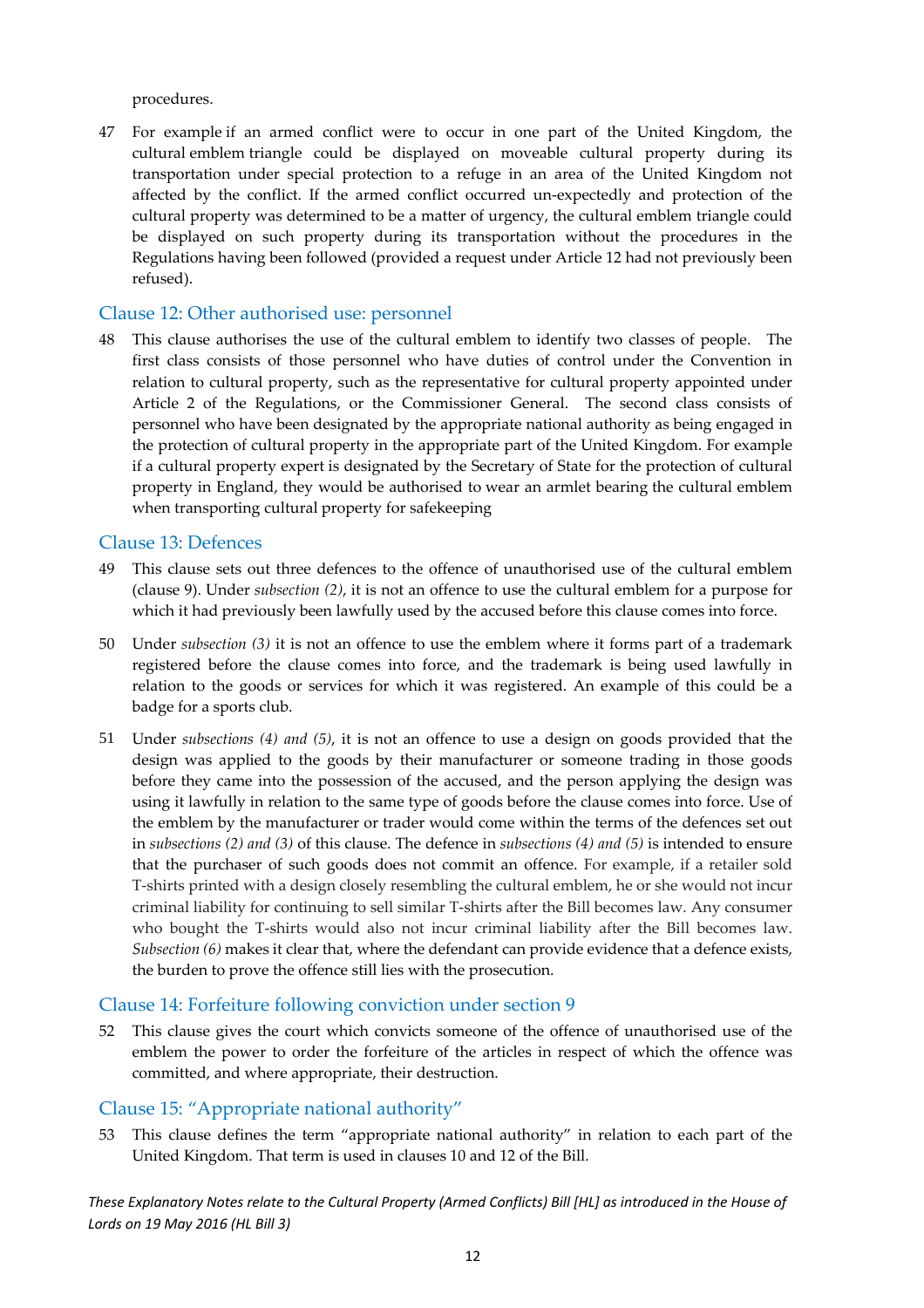### **Part 4: PROPERTY EXPORTED FROM OCCUPIED TERRITORY**

54 Under the First Protocol, the United Kingdom is under an obligation to take cultural property which has been exported from occupied territory and imported into the United Kingdom into its custody, and to return that property to the competent authorities at the close of hostilities. Further, under Article 21 of the Second Protocol, the United Kingdom must take measures to suppress any illicit export, other removal or transfer of ownership of cultural property from occupied territory in violation of the Convention or the Second Protocol. This Part of the Bill is intended to enable the government to implement those obligations. Under paragraph 1 of the First Protocol all export of cultural property from occupied territory is prohibited.

#### Clause 16: "Unlawfully exported cultural property" etc.

- 55 This clause states what is meant by "unlawfully exported cultural property" for the purposes of this Part of the Bill. The cultural property in question must have been exported from occupied territory, and its export must have been unlawful under either the laws of the territory in question, or under rules of international law such as the First Protocol. The unlawful export need not have taken place after this Bill comes into force – cultural property unlawfully exported from occupied territory at any time after 1956 (when the First Protocol came into force) will come within the definition. So, for example, outstanding antiquities stolen in an occupied territory and smuggled out of that territory would fall within the definition of "unlawfully exported cultural property".
- 56 *Subsection (5)* makes clear that the test for "occupied territory" is drawn from Article 42 of the Regulations concerning the Laws and Customs of War on Land, done at the Hague, 18 October 1907. Under that provision: "Territory is considered occupied when it is actually placed under the authority of the hostile army. The occupation applies only to territory where such authority is established and in a position to assert itself."
- 57 *Subsection (6)* provides that, where the Secretary of State issues a certificate stating whether a particular territory is or was occupied by a Party to the First or Second Protocol or any other state, that certificate will be conclusive evidence of that fact. However, this does not mean that a certificate needs to be provided in all cases. Alternative evidence may be provided to prove the status of a particular territory.

#### Clause 17: Offence of dealing in unlawfully exported cultural property

- 58 *Subsection (1)* makes it an offence to deal in cultural property which has been unlawfully exported from occupied territory, if the perpetrator either knew or had reason to suspect that the cultural property concerned had been unlawfully exported.
- 59 *Subsection (2)* ensures that an offence is only committed where the property concerned is imported into the United Kingdom after the commencement of this clause. No offence will be committed in relation to cultural property which is not imported into the United Kingdom.
- 60 *Subsections (3), (4) and (5)* define "dealing" for the purpose of this section, identifying each of the activities which may result in the commission of an offence. Subsection (3) (b) and (c) provide for activities where a person may not have directly dealt with the unlawfully exported cultural property themselves. An example under *subsection 3(c)* would be where an antiquities dealer Y makes arrangements for a statue to be sold at auction, knowing that it is unlawfully exported cultural property, Y will be guilty of an offence, even if he or she does not actually "acquire" or "dispose" of the statue at any point themselves.
- 61 Under *subsections (6), (7) and (8)*, the offence is triable either in the crown court or the magistrates court. These subsections set out the maximum penalties following conviction in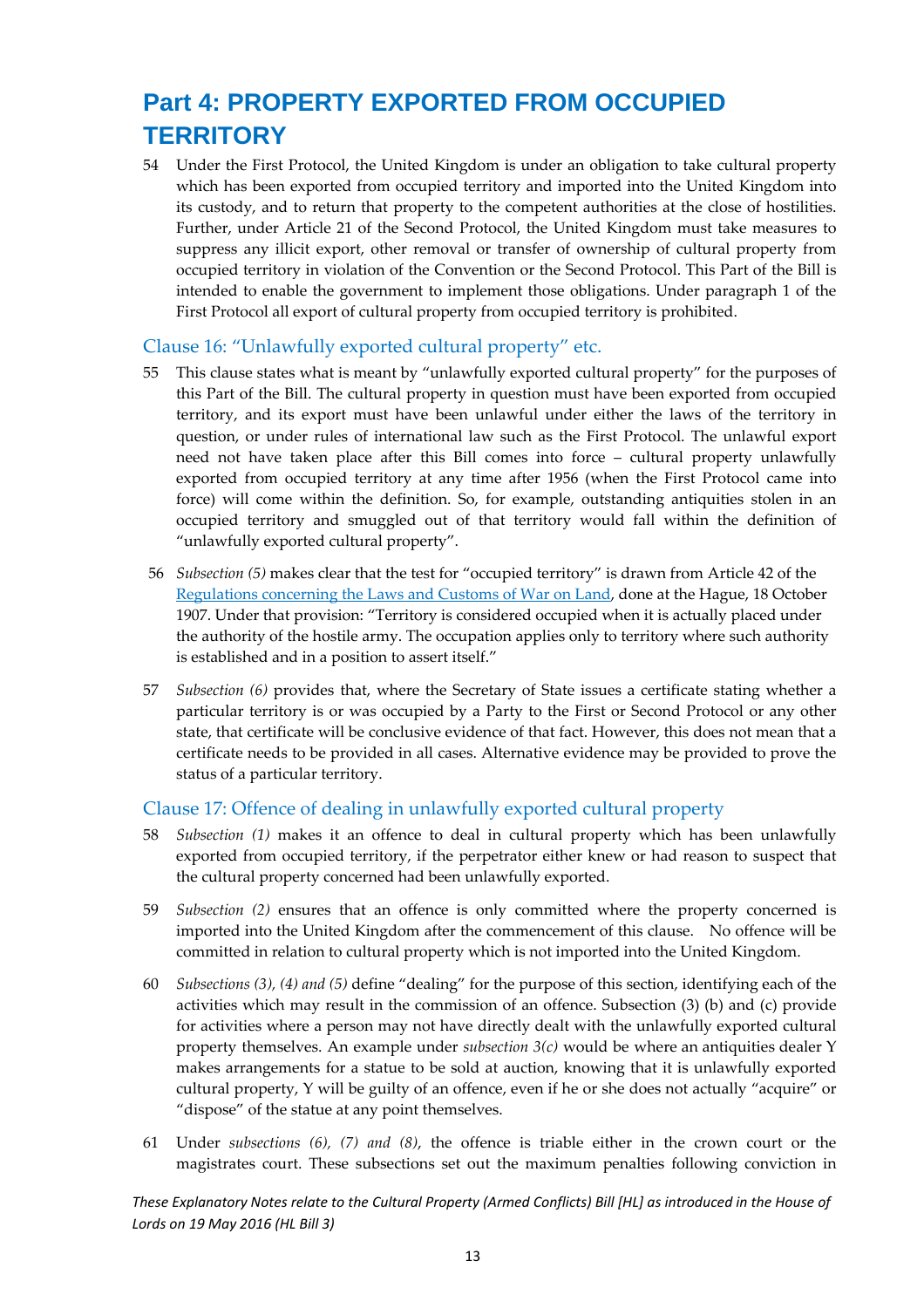either the crown court or magistrates court.

62 A dealer does not commit an offence under this clause if, for example, they take temporary possession of a cultural object to enable them to carry out due diligence, or provide a valuation, only for them to discover that it has been unlawfully exported from an occupied territory. In such a scenario, the dealer could not be said to have 'acquired' the object, and therefore no dealing has taken place. They would also have lacked the requisite mental element or "*mens reaʺ* to commit the offence. In order to commit an offence in this context, a dealer would have to both "acquire" the object i.e. buy, hire, borrow or accept, and do so knowing, or having reason to suspect that it is unlawfully exported cultural property

#### Clause 18: Forfeiture in connection with dealing offence

63 This clause ensures that, where someone has been convicted of the offence of dealing with unlawfully exported cultural property, the court may order the forfeiture of that property, and may make further provision for its retention or disposal. The forfeiture provision is required in order for the United Kingdom to comply with its obligation to take into its custody cultural property imported into its territory either directly or indirectly from any occupied territory (see paragraph 2 of the First Protocol).

#### Clauses 19‐27: Forfeiture otherwise than in connection with offence and seizure and retention of property liable to forfeiture.

- 64 These clauses make provision for the forfeiture of cultural property otherwise than in connection with an offence. As with the forfeiture provision under clause 18, these provisions are required in order for the United Kingdom to comply with its obligation to take into its custody cultural property imported into its territory either directly or indirectly from any occupied territory (see paragraph 2 of the First Protocol).
- 65 Unlawfully exported cultural property is liable to forfeiture, provided that it has been imported into the United Kingdom after clause 19 comes into force. Forfeiture orders can only be made if an application is made to the Court within 4 months of the day on which either the property is seized under clause 23, or an order made for the retention of the property under clause 24 – see clause 27(1)(d).
- 66 Clause 21 provides that a court may decide to make a forfeiture order under clause 20 conditional on compensation being paid. This enables the court to protect the interests of a person who acquires cultural property in good faith not knowing that it was unlawfully exported from occupied territory. The court does not have power to order the payment of compensation itself. Parties to the First Protocol are obliged to prevent export of cultural property from territory that they occupy during armed conflict and to return cultural property which is exported. In order to secure the return of unlawfully exported property, the Party which was in occupation is obliged to pay an indemnity to the holders in good faith of any cultural property (see paragraph 4 of the First Protocol). Compensation may be paid by the authorities which are seeking the return of the cultural property in question, or by the Secretary of State. If the compensation due has not been paid within four months of the date on which the forfeiture order was made, the order ceases to have any effect.
- 67 Clause 22 gives the court power to make an interim order for the safekeeping of property which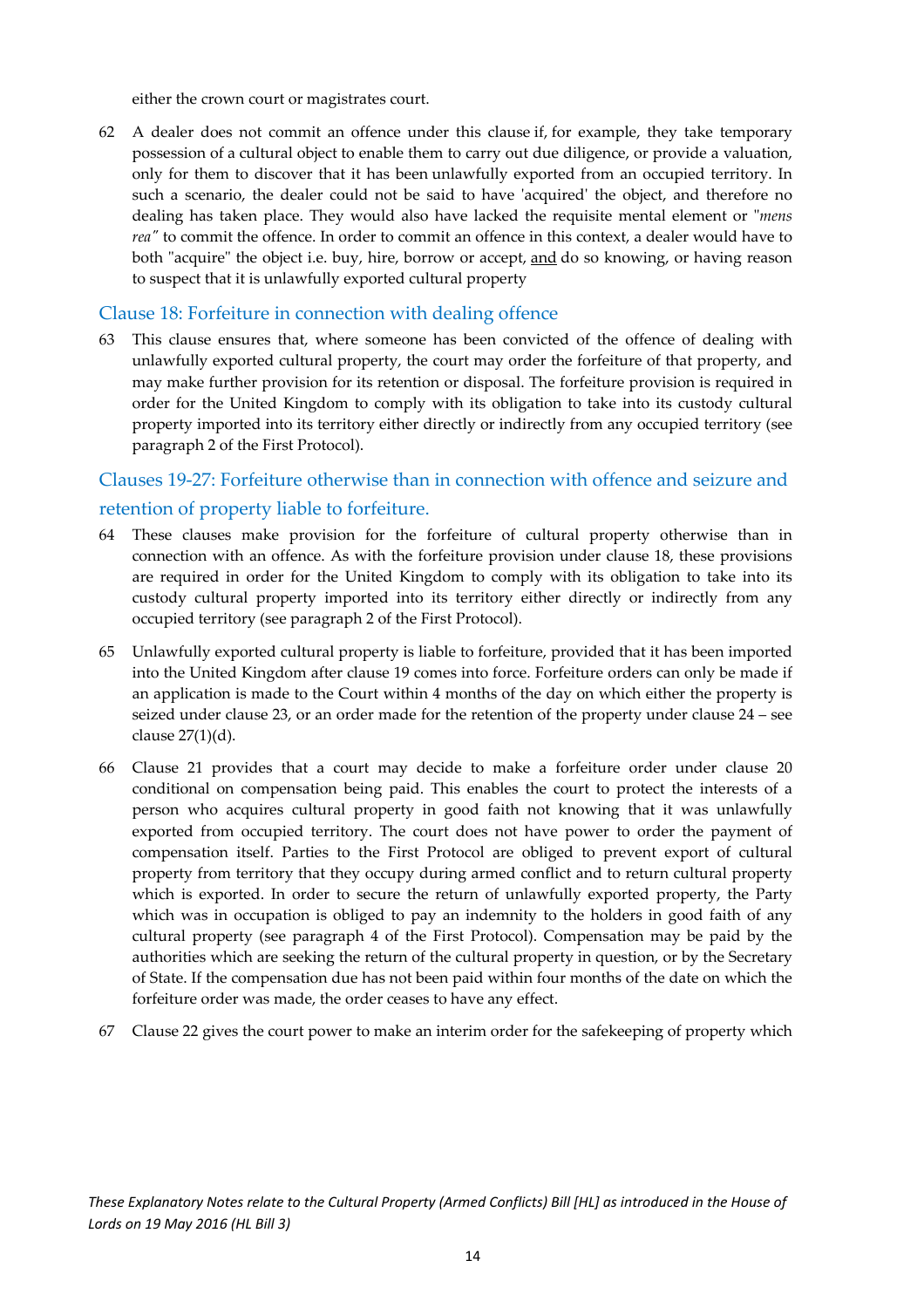is or may be the subject of an application for a forfeiture order under clause 20. For example, where cultural property is in a fragile condition and requires work to stabilise it, the court would be able to order that it should be transferred to the custody of a museum for the necessary conservation work to be carried out.

- 68 Clause 23 ensures that the police may apply to a justice of the peace, in England and Wales<sup>8</sup>, for a warrant authorising a constable to enter the premises identified in the warrant in order to search for cultural property which has been unlawfully exported from an occupied territory and, where such property is discovered as a result of the search, to seize it. The police must be able to demonstrate to the justice of the peace that there are reasonable grounds for believing that such cultural property is situated in the premises in question. The issue of a warrant under this clause is, in England and Wales<sup>9</sup>, subject to the safeguards set out in section 15 of the Police and Criminal Evidence Act 1984, and must be executed in accordance with the requirements in section 16 of that Act. *Subsection (3)* provides that someone exercising a power under such a warrant has authority to use reasonable force where this is necessary, for example, to gain access to the premises in question, or to open locked storage space. Subsection (9) has the effect that the additional powers of seizure from premises provided under section 50 of the Criminal Justice and Police Act 2001 will be exercisable in relation to the powers of seizure in this section.
- 69 Once cultural property has been seized under this provision, it must be retained by the police until either a forfeiture order is made under clause 20 or the property is returned or disposed of in accordance with clause 27.
- 70 Clause 24 gives a justice of the peace (or their equivalent in Scotland or Northern Ireland) the power to authorise the continued retention of property which was originally seized in connection with the investigation or prosecution of the offence of dealing in unlawfully exported cultural property, on the application of a constable. This may happen, for example, where cultural property was originally seized as evidence in relation to an offence of dealing in unlawfully exported cultural property, but either it is decided that no criminal proceedings should be brought, or any criminal proceedings brought result in the acquittal of the accused, so that the power under which the police originally seized that property no longer applies.
- 71 Under *subsection (2)*, once retention of the property has been authorised, it must be retained by the police until either the property is forfeited under clause 20 or the property is returned or disposed of in accordance with clause 27. An order for continued retention may only be made if the justice of the peace is satisfied that there are reasonable grounds for suspecting that the property may be liable to forfeiture under clause 19 (see *subsection (3*)). Property is liable to forfeiture under that clause where it is cultural property within the meaning of the Convention, it has been unlawfully exported from occupied territory, and it was imported into the United Kingdom after the commencement of clause 19.
- 72 *Subsection (6)* states that the Police (Property) Act 1897, and the related Act under the law of Northern Ireland, which make provision with respect to the disposal of property in the

<sup>8</sup> In Scotland, a sheriff or summary sheriff; in Northern Ireland, a lay magistrate.

<sup>9</sup> In Scotland, issue and execution of a warrant must be carried out in accordance with the common law. In Northern Ireland, there is equivalent provision in Articles 17 and 18 or the Police and Criminal Evidence (Northern Ireland) Order 1989 (1989 No. 1341).

These Explanatory Notes relate to the Cultural Property (Armed Conflicts) Bill [HL] as introduced in the House of *Lords on 19 May 2016 (HL Bill 3)*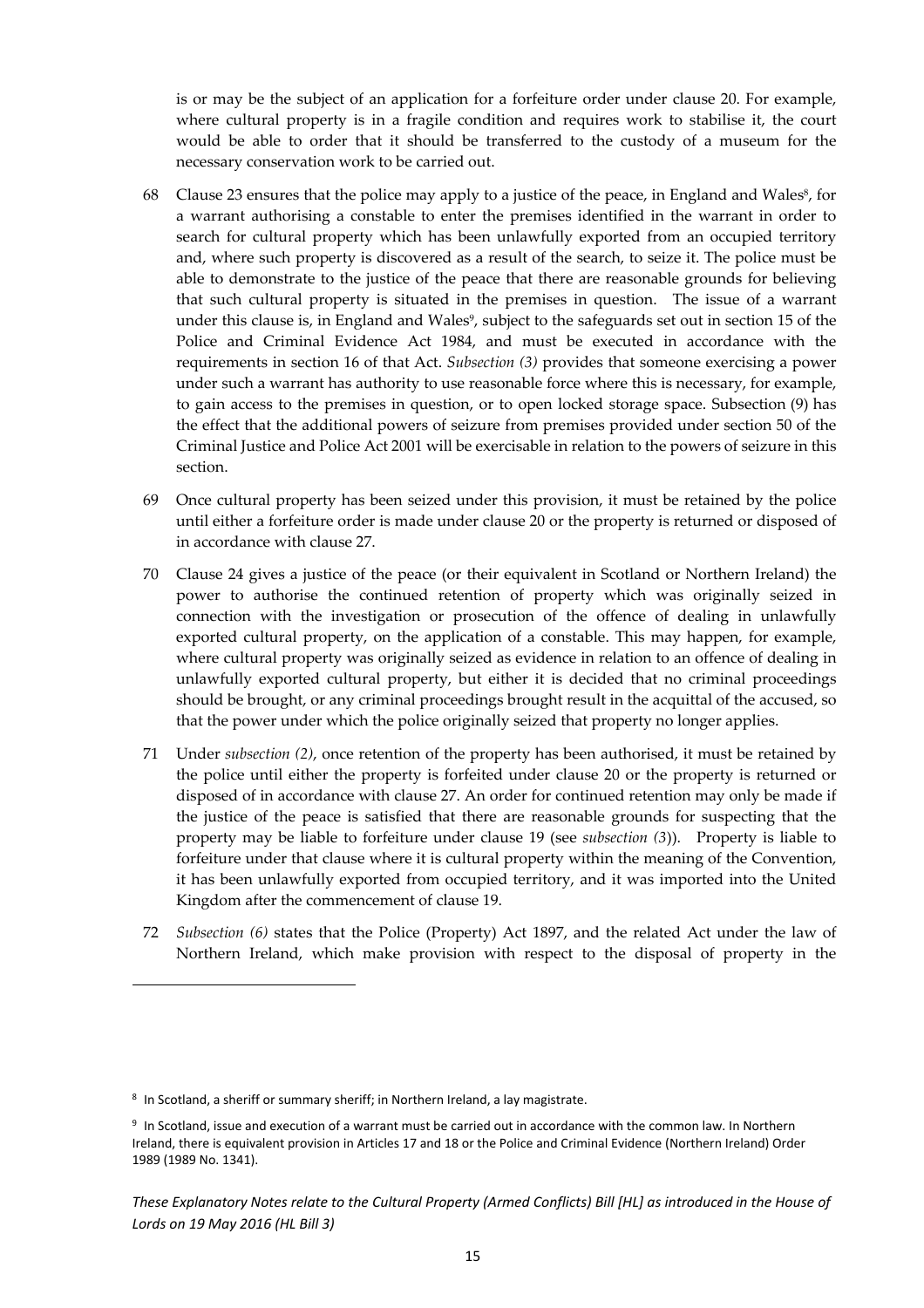possession of the police, do not apply to property retained under clause 24(5).

- 73 Clauses 23(5) and 24(4) oblige the person who has custody of property which has been seized or retained to give notice to the owner (unless the property was seized in the presence of the owner or his employee/agent (see clause 23(6)). Clause 25 further provides that notices must be in writing and set out grounds for seizure/retention. Clause 25(2) and (3) explain how notice is to be given.
- 74 Clause 26 deals with property seized in connection with investigation or prosecution of the "dealing" offence under clause 17 and which is not being held by the police. An example of this scenario would be if an object had been sent to a museum for expert advice on its provenance. Once the object is no longer needed for the investigation or prosecution of the clause 17 offence, it must be transferred to a constable as soon as is reasonably practicable (see *subsection (2)*). The police can then make an application to retain the property pending forfeiture or return or disposal.
- 75 Clause 27 imposes a duty on the person who has custody of cultural property which has been seized to return it to the owner, as soon as reasonably practicable, once forfeiture is no longer being pursued. However if it has not been reasonably practicable to return the cultural property to its owner within a period of twelve months, then the person who has custody may dispose of it as they think appropriate.

### **Part 5: PROPERTY REMOVED FOR SAFEKEEPING**

#### Clause 28: Immunity from seizure or forfeiture

- 76 Under Article 14 of the Convention, the United Kingdom is required to grant immunity from seizure to any cultural property which enjoys special protection under Article 12 of the Convention. Article 12 applies to cultural property which is being transported for safekeeping. The means of transport for cultural property which enjoys special protection must also enjoy immunity of seizure. Clause 28 of the Bill implements the United Kingdom's obligations under Article 14 of the Convention to ensure that such cultural property may not be seized or forfeited while it is in the United Kingdom.
- 77 As *subsections (3) and (4)* make clear, the immunity applies both to cultural property which is being transported to the United Kingdom, and to cultural property which is in transit through the United Kingdom *en route* to another destination for safekeeping. In the case of cultural property which is being transported to the United Kingdom, for which the United Kingdom has agreed to act as depositary (i.e. accepting the obligations to safeguard the property under Article 18 of the Regulations for the Execution of the Convention)*, subsection (5)* provides that the cultural property is protected while it remains in the custody of the Secretary of State, or any other person or institution which has been made responsible for the its safekeeping by the Secretary of State. If the cultural property leaves the custody of such an institution, for example if it is stolen, it is no longer protected, and may be seized by the police so that it can be returned to the institution in question.
- 78 *Subsection (7)* ensures that the same protection applies to any vehicle which is being used to transport cultural property protected under Article 12 of the Convention.
- 79 *Subsection (8)* sets out the extent of the protection which will be given to objects under this clause. It includes immunity against all forms of execution which might be made against an object protected under the clause, any order made in civil proceedings and any measure taken in criminal proceedings (or for the purposes of a criminal investigation) which might affect the control or custody of an object.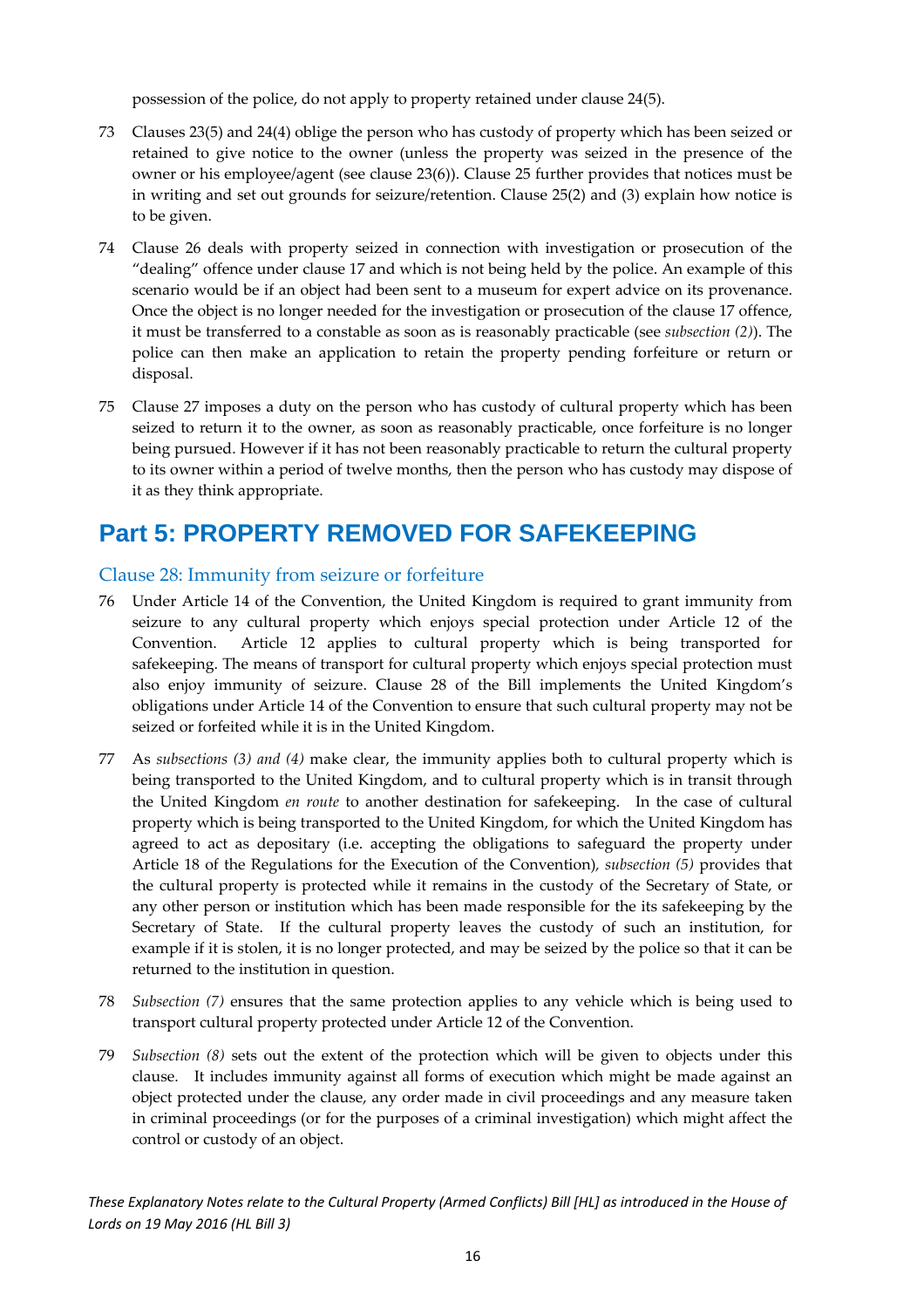### **Part 6: GENERAL**

#### Clause 29: Liability of company officers for offences by company

80 This clause provides that, if an offence under this Bill is committed because an officer of a company or Scottish partnership (e.g. private military contractors) agrees to the offence that is committed (e.g. looting of protected cultural property), or assists with its commission by failing to prevent it, then the officer will be guilty of an offence as well as the company or partnership.

#### Clause 30: Crown application

81 This clause makes clear that all the provisions contained in the Bill apply to the Crown. This means for instance that enforcement powers such as powers of entry apply to premises carried out or used by or on behalf of the Crown (e.g. to government offices), and powers of seizure similarly apply to Crown property. The Bill will not, however, apply to the Queen in her private capacity. The clause makes clear that the Crown cannot be criminally liable, however this does not affect the criminal liability of persons in crown service (e.g. civil servants).

#### Clause 31: Extent

82 The Bill will extend throughout the United Kingdom. In addition, under *subsection (2),* by Order in Council, its provisions can be extended to cover the Isle of Man and any British overseas territory.

### **Commencement**

83 The provisions in the Bill will be brought into force by regulations made by the Secretary of State in reliance on the power given in clause 32 of the Bill. The Bill will come into force in line with common commencement dates.

### **Financial implications of the Bill**

- 84 The financial effects to Consolidated Fund and National Loans Fund of this Act should be negligible. The only areas of additional expenditure likely to be incurred are through enforcement through compensating good faith purchasers of property which is to be returned to the previously occupied territory. It is not foreseen that expenditure under either of these headings will be significant.
- 85 An Impact Assessment has been published on www.gov.uk
- 86 National heritage agencies and enforcement agencies will bear one-off familiarisation costs. Prosecuting/enforcement authorities may face some costs if a crime is committed but we believe this to be both unlikely in occurrence and low in cost. These are not businesses but public sector organisations.
- 87 Costs to dealers in cultural property will be nil as this legislation will not add any additional burden on them beyond the normal due diligence that they should undertake for any piece of cultural property that they wish to buy or sell. Dealers will not be required to do anything more than is required under existing practices.
- 88 Owners/ guardians of cultural property protected by the Convention may voluntarily choose to affix the cultural emblem to their cultural property to visibly demonstrate that is protected by the Convention. As this is voluntary, this cost is considered as indirect.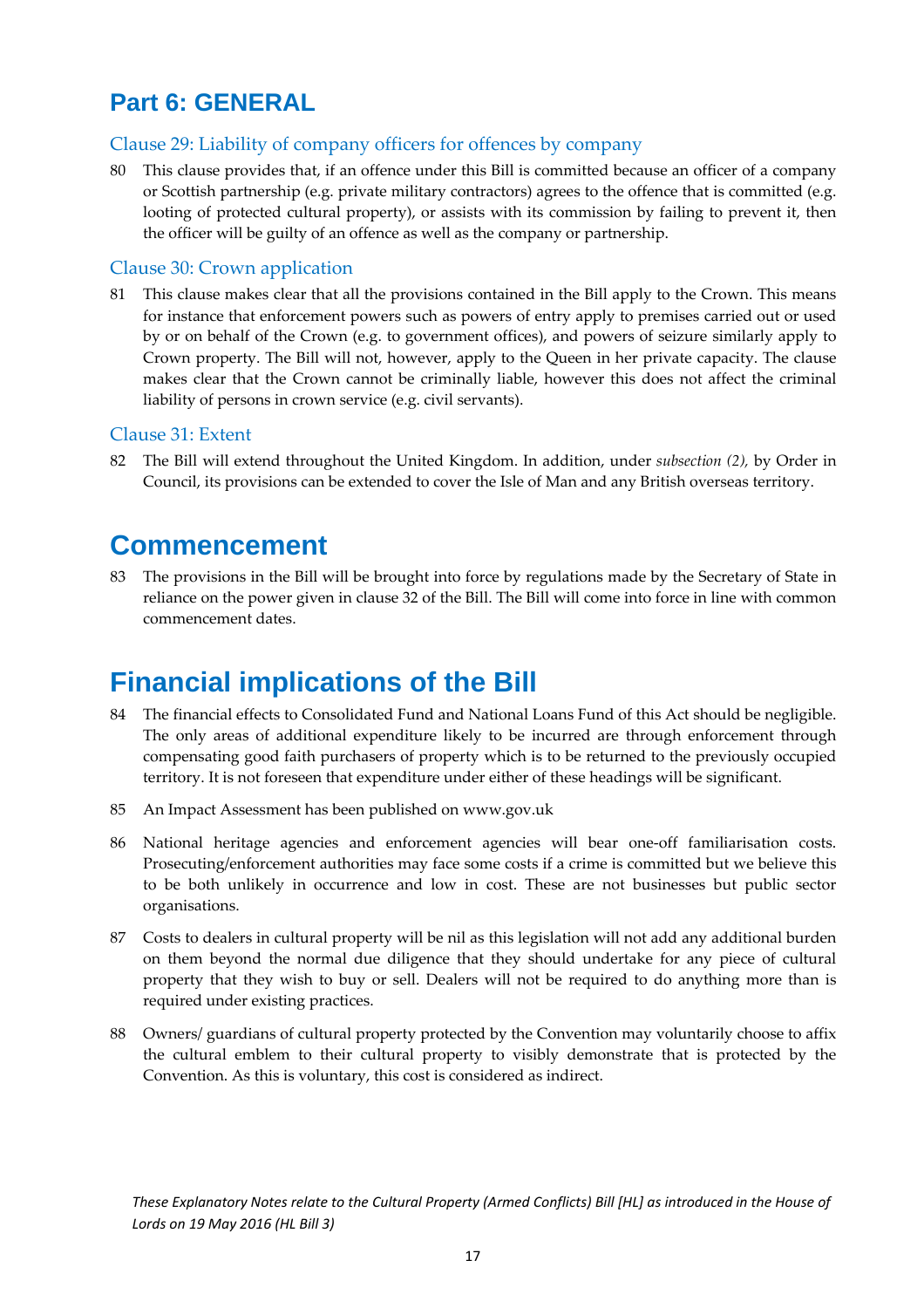## **Compatibility with the European Convention on Human Rights**

- 89 Section 19 of the Human Rights Act 1998 requires the Minister in charge of a Bill in either House of Parliament to make a statement about the compatibility of the provisions of the Bill with the Convention rights protected by the Human Rights Act. The Parliamentary Under Secretary of State at the Department for Culture, Media and Sport, Baroness Neville‐Rolfe, has made the following statement: "In my view the provisions of the Cultural Property (Armed Conflicts) Bill are compatible with the Convention rights."
- 90 The Bill engages Articles 6 (right to a fair trial), 7 (no punishment without law) and 8 (right to respect for private and family life) of the European Convention on Human Rights (the ECHR) and Article 1 of the First Protocol to the ECHR (right to peaceful enjoyment of possessions) but is compatible with the rights set out in those Articles.
- 91 Part 2 creates a new criminal offence of a serious breach of the Second Protocol. That offence is defined by reference to the acts defined as "offences" in Article 15(1) of the Second Protocol. This engages Article 7 of the ECHR, which includes a requirement that offences must be based in law which is sufficiently accessible, and the effects of which are reasonably foreseeable, so that an individual is able to foresee the consequences of his or her actions. The provisions relating to the Part 2 offence are readily accessible in the Bill and the Convention and two Protocols are set out in full in Schedules to the Bill. It is sufficiently clear from the Bill what conduct will amount to an offence. The Second Protocol forms part of the body of international criminal law, and reflects concepts used in other international instruments, which will be relevant to the extent that the provisions may be subject to judicial interpretation. Accordingly, these provisions comply with the requirements of Article 7 of the ECHR.
- 92 Article 7 of the ECHR is also potentially engaged by Part 3, which creates an offence of using the cultural emblem otherwise than as authorised and provides in clause 11 that use of the emblem is authorised where cultural property is undergoing protected transportation as provided for in Articles 12 and 13 of the Convention. Again, given that the Convention is set out in Schedule 1, it is sufficiently clear from the Bill what conduct is authorised by clause 11.
- 93 Part 3 also engages Article 1 of the First Protocol to the ECHR, which confers a right to peaceful enjoyment of possessions. Under clause 14, where a person is convicted of an offence of unauthorised use of the cultural emblem, the court may order the forfeiture of any article on which, or in connection with which, the emblem design was used. Such forfeiture would constitute a control of use of a person's possessions. It is, however, justified as being in the public interest, subject to conditions provided by law and proportionate. There is a public interest in protecting the integrity of the cultural emblem and Part 3 gives it equivalent protection to that afforded to other international emblems including the Red Cross. It is considered that clause 14 strikes a fair balance between this public interest and the property rights of the person concerned.
- 94 Part 4 of the Bill potentially engages Articles 6, 7 and 8 of the ECHR and Article 1 of the First Protocol.
- 95 Articles 6 and 7 are potentially engaged by clauses 16 and 17, which define "unlawfully exported cultural property" and provide that it is an offence to deal in such property. Clause 16(3) defines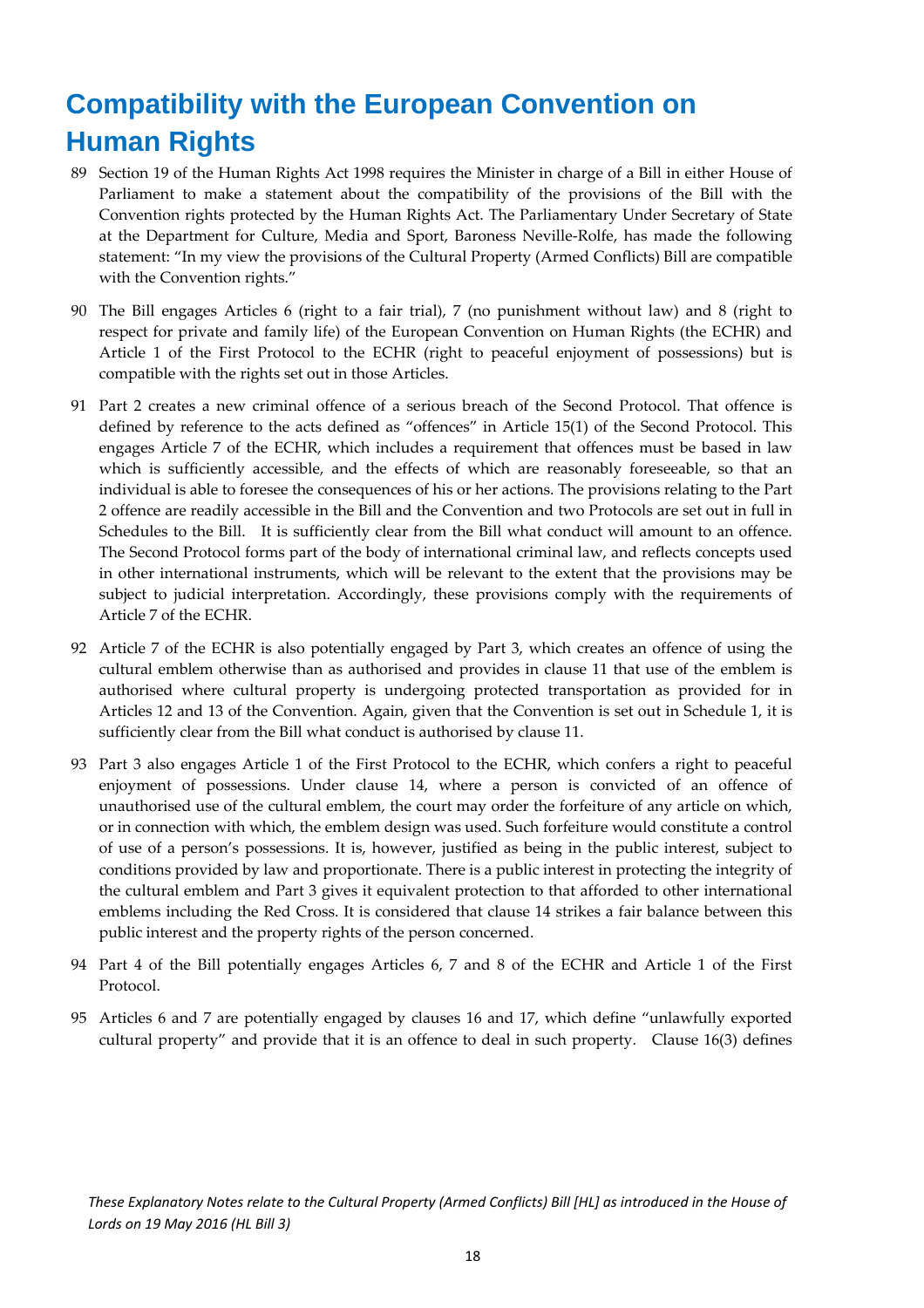"unlawful" export by reference to the laws of the territory from which the property is exported or any rule of international law, and clause 16(5) defines "occupied territory" by reference to the Hague Regulations of 190710. This potentially engages Article 7 as it may not be immediately apparent whether cultural property has been unlawfully exported from an occupied territory, but it is considered that the law is sufficiently accessible, and its effects reasonably foreseeable, if necessary with the assistance of professional advice to determine what constitutes "occupied territory". Article 7 is also potentially engaged by the provision in clause 16(6) for a certificate issued by the Secretary of State to be conclusive evidence of whether a territory is or was occupied by a Party to the First or Second Protocol or by any other state. It is considered that the offence is sufficiently certain given that the Secretary of State must determine the issues by reference to the Hague Regulations (see clause 16(5)) and to publicly available information about which states have acceded to the First or Second Protocol<sup>11</sup>.

- 96 The certification provision in clause 16(6) also potentially engages Article 6, which provides that everyone shall be entitled to a fair trial. This is because the issue of a certificate deprives the defendant of the opportunity to adduce other evidence to the court on the issue of whether a territory is or was occupied. The Executive is best placed to make this assessment. A defendant would still be free to argue the other elements of the offence, for example that he or she did not "know or have reason to suspect" that the property was from an occupied territory. It is therefore considered that clauses 16 and 17 are compatible with Articles 6 and 7 of the ECHR.
- 97 Part 4 includes powers of entry, search and seizure in relation to unlawfully exported cultural property. Such powers restrict the right under Article 8 of the ECHR to respect for private and family life, home and correspondence. These powers are being introduced in pursuance of a legitimate aim – the protection of the cultural heritage of occupied territories, and the implementation of the United Kingdom's obligations under international law. The powers seek to meet a real and pressing need – the extent of the looting to which the cultural heritage of an occupied territory may be subject has recently is illustrated by the widespread looting of museums in Iraq in 2003 - and they are a proportionate response to that aim. The power to issue warrants authorising entry, search and seizure is subject to judicial supervision and, in England and Wales, attended by the safeguards set out in sections 15 and 16 of the Police and Criminal Evidence Act 198412. We consider that these provisions satisfy the requirements of Article 8 of the ECHR.
- 98 Part 4 of the Bill also provides for the forfeiture of cultural property which has been unlawfully exported from occupied territory, even in circumstances where an offence has not been committed under the laws of the United Kingdom in relation to that property. Authorising the deprivation of possessions restricts rights to the peaceful enjoyment of possessions under Article 1, Protocol 1 to the ECHR. It is, however, justified as being in the public interest, subject to conditions provided for by law and we consider this strikes a fair balance between the demands of the community and the rights of the individual owner.

<sup>&</sup>lt;sup>10</sup> The Regulations respecting the Laws and Customs of War on Land annexed to the Convention respecting the Laws and Customs of War on Land (Hague IV), done at the Hague on 18 October 1907.

<sup>11</sup> http://www.unesco.org/eri/la/convention.asp?KO=15391&language=E&order=alpha and http://www.unesco.org/eri/la/convention.asp?KO=15207&language=E&order=alpha

 $12$  In Scotland, issue and execution of a warrant must be carried out in accordance with the common law. In Northern Ireland, there is equivalent provision in Articles 17 and 18 or the Police and Criminal Evidence (Northern Ireland) Order 1989 (1989 No. 1341).

These Explanatory Notes relate to the Cultural Property (Armed Conflicts) Bill [HL] as introduced in the House of *Lords on 19 May 2016 (HL Bill 3)*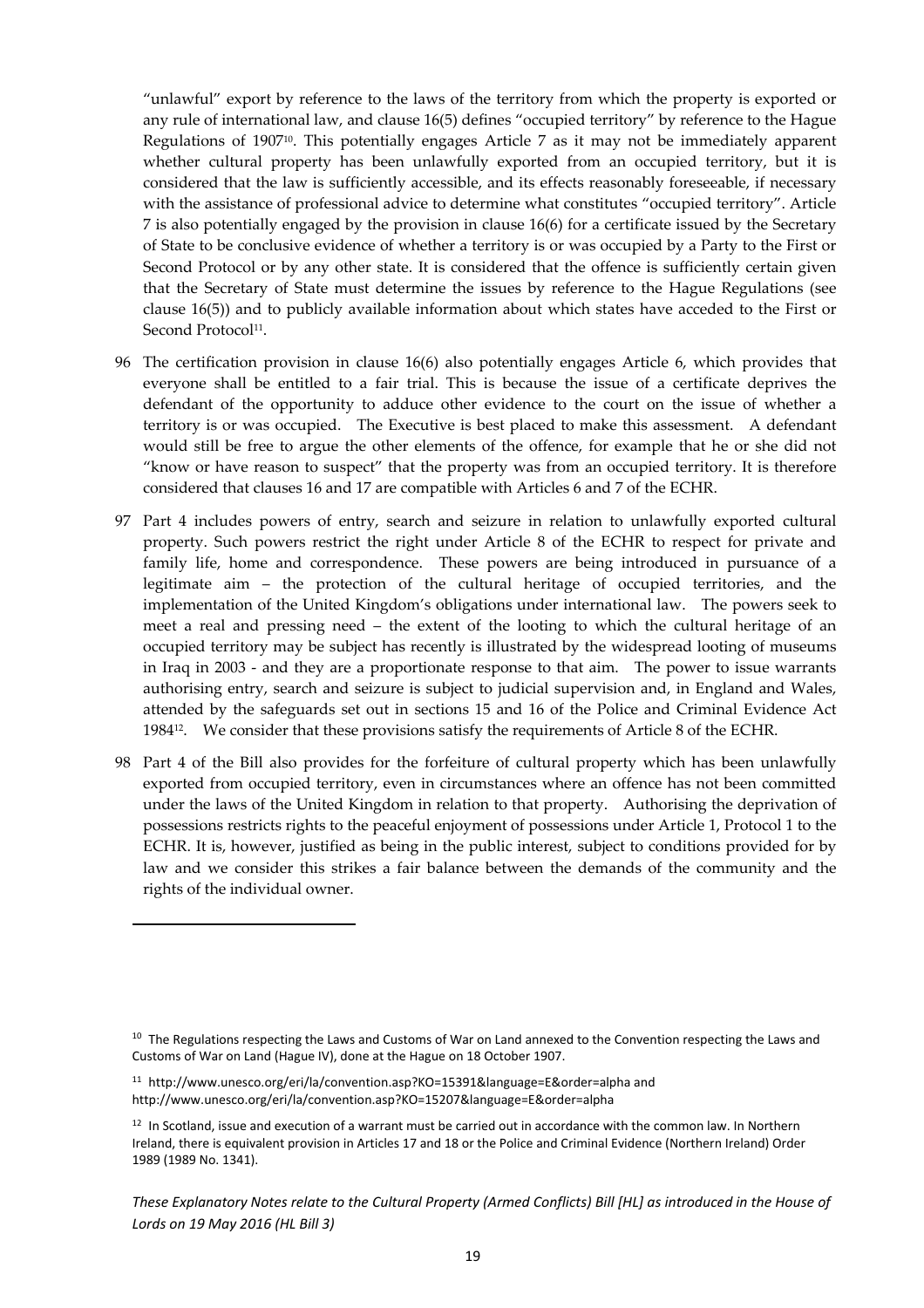- 99 The forfeiture provisions are essential in order to meet the United Kingdom's obligations under the First Protocol to enable the return of cultural property unlawfully exported from occupied territory. No cultural property may be forfeited without a hearing by a court, which will give the owner of that property an opportunity to contest the fact that it has been unlawfully exported from an occupied territory. Where the court is satisfied that the property was acquired by the owner in good faith without knowledge of the fact that it was unlawfully exported from occupied territory, the court may make forfeiture dependent upon payment of compensation to the owner. In these circumstances, the forfeiture order cannot take effect until the compensation has actually been paid and the forfeiture order will lapse if compensation is not paid within four months of the order. We do not therefore consider that these provisions contravene Article 1, Protocol 1 to the ECHR.
- 100 Part 5 of the Bill, which provides for immunity from seizure in relation to certain cultural property, potentially engages rights under Article 6 of the ECHR and under Article 1 of Protocol 1. The immunity applies to cultural property which has special protection under the Convention and is either in transit through the United Kingdom to another country, or is being transported to the United Kingdom, or for which the United Kingdom has agreed to act as the depositary, responsible for the safekeeping of the cultural property in question during an armed conflict.
- 101 Article 6 guarantees the right to a fair hearing within a reasonable time in the determination of civil rights and obligations, and this includes an effective right of access to the courts. The proposed immunity will not prevent potential claimants from bringing a claim before the courts against the owners of protected cultural property, but it will prevent the courts from granting seizure or restitution of the property concerned as a remedy for such a claim. Other remedies, including the award of damages, will be available, and we consider that this limitation is a proportionate restriction on the right of access to the court under Article 6. In addition, the immunity is temporary in nature. Where cultural property is in transit through the United Kingdom, the immunity is unlikely to last for more than a few days. Where the United Kingdom has agreed to act as depositary under the Convention for cultural property the immunity will apply while the cultural property is in the United Kingdom, which will be limited to the duration of the conflict in question. The government will be able to make enquiries into the provenance of the cultural property before it agrees to accept it for safekeeping, which will limit the risk that cultural property whose ownership is disputed will be brought into the United Kingdom. We do not consider that the immunity contravenes the provisions of Article 6.
- 102 For the same reasons, we consider that the immunity is a proportionate interference with any rights which might be engaged under Article 1 of Protocol 1 to the ECHR. The immunity is in the public interest in that it is intended to ensure that cultural property can safely be transported through or entrusted to the United Kingdom by another country during an armed conflict and returned to its country of origin at the close of hostilities. Such immunity is a requirement of the Convention itself<sup>13</sup> and is an integral part of the system established by the Convention to protect cultural property in the event of armed conflict. It is therefore considered that Part 5 strikes a fair balance between the interests of potential claimants and the public interest and is compatible with Article 1 of Protocol 1 to the ECHR

<sup>&</sup>lt;sup>13</sup> Article 14 of the Convention

These Explanatory Notes relate to the Cultural Property (Armed Conflicts) Bill [HL] as introduced in the House of *Lords on 19 May 2016 (HL Bill 3)*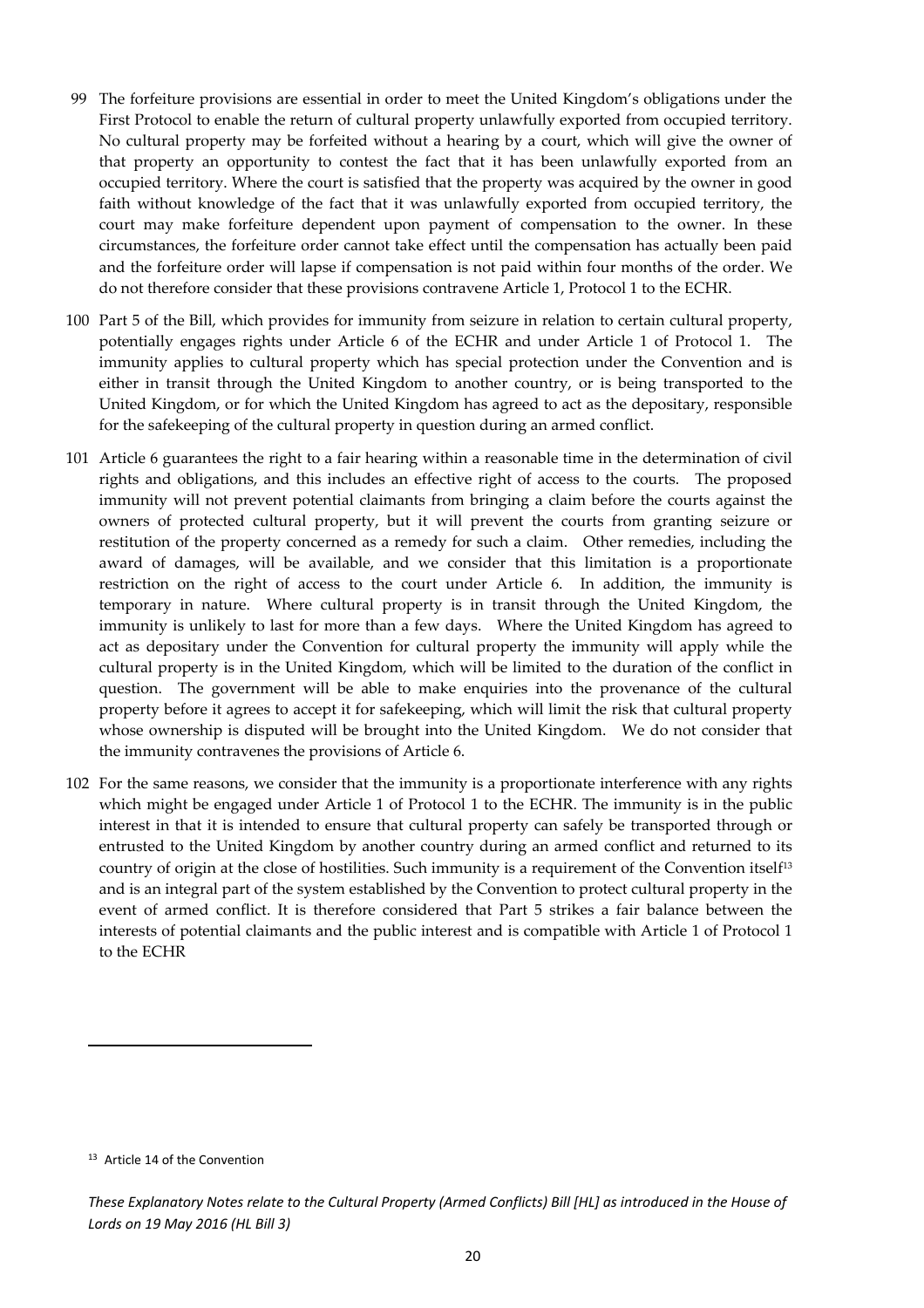### **Related documents**

103 The following documents are relevant to the Bill and can be read at the stated locations:

- Convention for the Protection of Cultural Property in the Event of Armed Conflict with Regulations for the Execution of the Convention 1954: http://portal.unesco.org/en/ev.php‐URL\_ID=13637&URL\_DO=DO\_TOPIC&URL\_SECT ION=201.html
- First Protocol to the Convention for the Protection of Cultural Property in the Event of Armed Conflict with Regulations for the Execution of the Convention 1954: http://portal.unesco.org/en/ev.php‐URL\_ID=15391&URL\_DO=DO\_TOPIC&URL\_SECT ION=201.html
- Second Protocol to the Convention for the Protection of Cultural Property in the Event of Armed Conflict with Regulations for the Execution of the Convention 1954: http://portal.unesco.org/en/ev.php‐URL\_ID=15207&URL\_DO=DO\_TOPIC&URL\_SECT ION=201.html
- 1954 Hague Convention on the Protection of Cultural Property in the Event of Armed Conflict and its Two Protocols of 1954 and 1999 A Summary of Responses Received to the Governmentʹs Consultation October 2006: http://webarchive.nationalarchives.gov.uk/20121204113822/http:/www.culture.gov.uk/i mages/publications/HagueGovernmentsresponsepublicationversionfinal.pdf
- Draft Cultural Property (Armed Conflicts) Bill: https://www.gov.uk/government/uploads/system/uploads/attachment\_data/file/243113/7298 .pdf
- House of Commons Culture, Media and Sport Committee Draft Cultural Property (Armed Conflicts) Bill Ninth Report of Session 2007–08: http://www.publications.parliament.uk/pa/cm200708/cmselect/cmcumeds/693/693.pdf
- Government Response to the Culture, Media and Sport Committee Reports on the Draft Heritage Protection Bill and Draft Cultural Property (Armed Conflicts) Bill (2008): https://www.gov.uk/government/uploads/system/uploads/attachment\_data/file/243360/7472 .pdf
- $\bullet$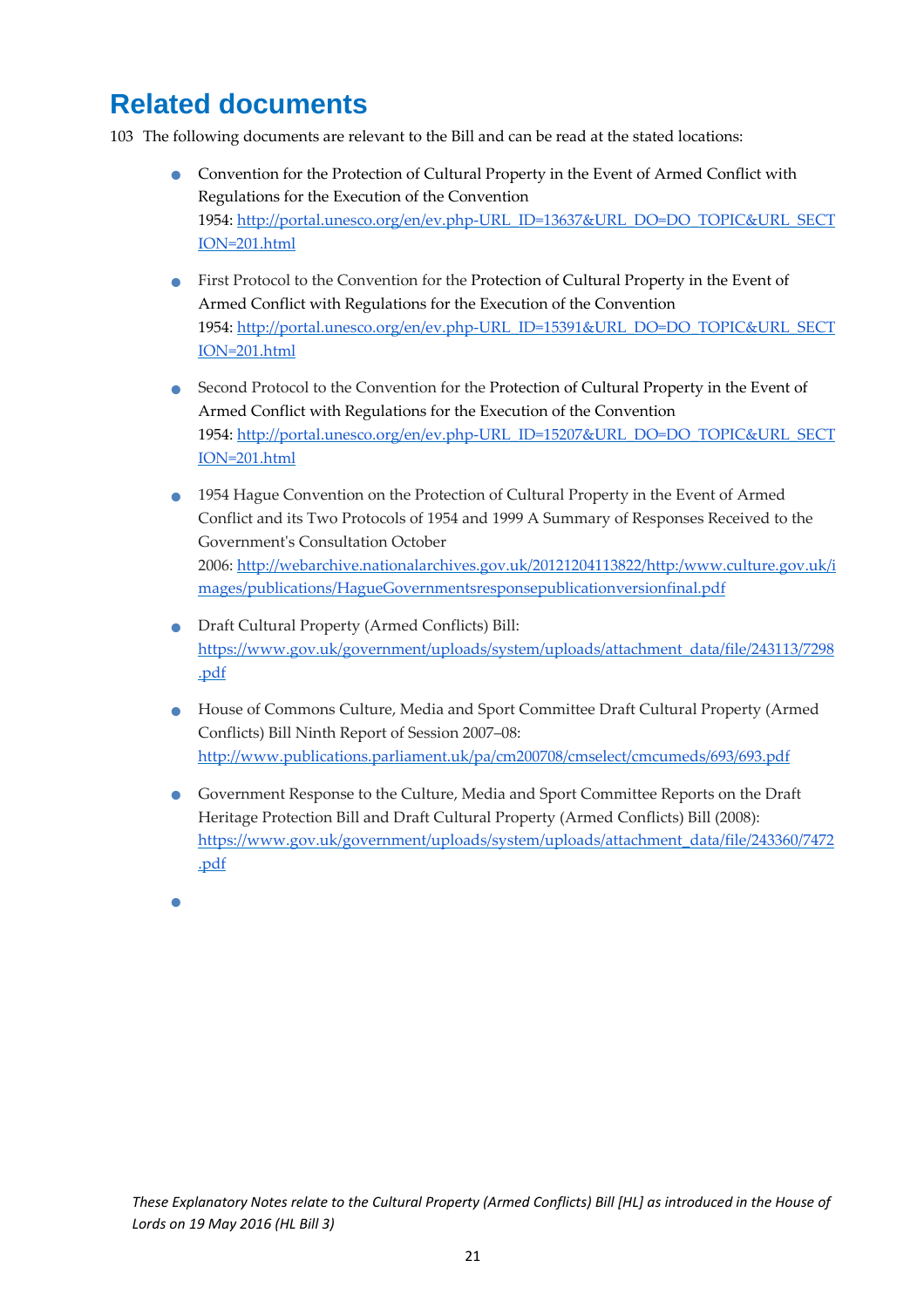## **Annex A - Territorial extent and application in the United Kingdom**

The Bill extends to the whole of the United Kingdom. There are no clauses or Schedules in the Bill that apply only to England or only to England and Wales, as set out in the table below. It is therefore not necessary to consider, for the purposes of Standing Order No. 83J of the Standing Orders of the House of Commons relating to Public Business, whether any provisions have minor or consequential effects outside England and Wales, or whether any provisions would be within the competence of any of the devolved legislatures.14

| <b>Provision</b>                          | <b>Extends</b><br>to E & W<br>and<br>applies to<br>England? | <b>Extends</b><br>to $E$ &<br>W and<br>applies<br>to<br>Wales? | <b>Extends</b><br>and<br>applies<br>to<br><b>Scotlan</b><br>$d$ ? | <b>Extends</b><br>and<br>applies to<br><b>Northern</b><br>Ireland? | Would<br>corresponding<br>provision be<br>within the<br>competence of<br>the National<br>Assembly for<br>Wales? | Would<br>corresponding<br>provision be<br>within the<br>competence of<br>the Scottish<br>Parliament? | Would<br>correspondi<br>ng provision<br>be within<br>the<br>competence<br>of the<br><b>Northern</b><br><b>Ireland</b><br>Assembly? | Legislative<br><b>Consent</b><br><b>Motion</b><br>needed? |  |  |
|-------------------------------------------|-------------------------------------------------------------|----------------------------------------------------------------|-------------------------------------------------------------------|--------------------------------------------------------------------|-----------------------------------------------------------------------------------------------------------------|------------------------------------------------------------------------------------------------------|------------------------------------------------------------------------------------------------------------------------------------|-----------------------------------------------------------|--|--|
| <b>KEY DEFINITIONS</b>                    |                                                             |                                                                |                                                                   |                                                                    |                                                                                                                 |                                                                                                      |                                                                                                                                    |                                                           |  |  |
| Clause 1 - 2                              | Yes                                                         | Yes                                                            | Yes                                                               | Yes                                                                | N/A                                                                                                             | N/A                                                                                                  | N/A                                                                                                                                | Yes (S, NI, W)                                            |  |  |
| SERIOUS BREACH OF SECOND PROTOCOL         |                                                             |                                                                |                                                                   |                                                                    |                                                                                                                 |                                                                                                      |                                                                                                                                    |                                                           |  |  |
| Clause 3 - 7                              | Yes                                                         | Yes                                                            | Yes                                                               | Yes                                                                | N/A                                                                                                             | N/A                                                                                                  | N/A                                                                                                                                | Yes $(S, NI, W)$                                          |  |  |
| <b>CULTURAL EMBLEM</b>                    |                                                             |                                                                |                                                                   |                                                                    |                                                                                                                 |                                                                                                      |                                                                                                                                    |                                                           |  |  |
| <b>Clause 8 - 15</b>                      | Yes                                                         | Yes                                                            | Yes                                                               | Yes                                                                | N/A                                                                                                             | N/A                                                                                                  | N/A                                                                                                                                | Yes (S, NI, W)                                            |  |  |
| PROPERTY EXPORTED FROM OCCUPIED TERRITORY |                                                             |                                                                |                                                                   |                                                                    |                                                                                                                 |                                                                                                      |                                                                                                                                    |                                                           |  |  |
| <b>Clause 16 - 27</b>                     | Yes                                                         | Yes                                                            | Yes                                                               | Yes                                                                | N/A                                                                                                             | N/A                                                                                                  | N/A                                                                                                                                | <b>No</b>                                                 |  |  |
| PROPERTY REMOVED FOR SAFEKEEPING          |                                                             |                                                                |                                                                   |                                                                    |                                                                                                                 |                                                                                                      |                                                                                                                                    |                                                           |  |  |
| Clause 28                                 | Yes                                                         | Yes                                                            | Yes                                                               | Yes                                                                | N/A                                                                                                             | N/A                                                                                                  | N/A                                                                                                                                | Yes $(S, NI, W)$                                          |  |  |
| <b>GENERAL</b>                            |                                                             |                                                                |                                                                   |                                                                    |                                                                                                                 |                                                                                                      |                                                                                                                                    |                                                           |  |  |
| Clause 29                                 | Yes                                                         | Yes                                                            | Yes                                                               | Yes                                                                | N/A                                                                                                             | N/A                                                                                                  | N/A                                                                                                                                | Yes (S, NI, W)                                            |  |  |
| Clause 30                                 | Yes                                                         | Yes                                                            | Yes                                                               | Yes                                                                | N/A                                                                                                             | N/A                                                                                                  | N/A                                                                                                                                | Yes (S, NI, W)                                            |  |  |
| Clause 31                                 | Yes                                                         | Yes                                                            | Yes                                                               | Yes                                                                | N/A                                                                                                             | N/A                                                                                                  | N/A                                                                                                                                | N/A                                                       |  |  |
| Clause 32                                 | Yes                                                         | Yes                                                            | Yes                                                               | Yes                                                                | N/A                                                                                                             | N/A                                                                                                  | N/A                                                                                                                                | N/A                                                       |  |  |

<sup>&</sup>lt;sup>14</sup> References in this Annex to a provision being within the legislative competence of the Scottish Parliament, the National Assembly for Wales or the Northern Ireland Assembly are to the provision being within the legislative competence of the relevant devolved legislature for the purposes of Standing Order No. 83J of the Standing Orders of the House of Commons relating to Public Business.

These Explanatory Notes relate to the Cultural Property (Armed Conflicts) Bill [HL] as introduced in the House of *Lords on 19 May 2016 (HL Bill 3)*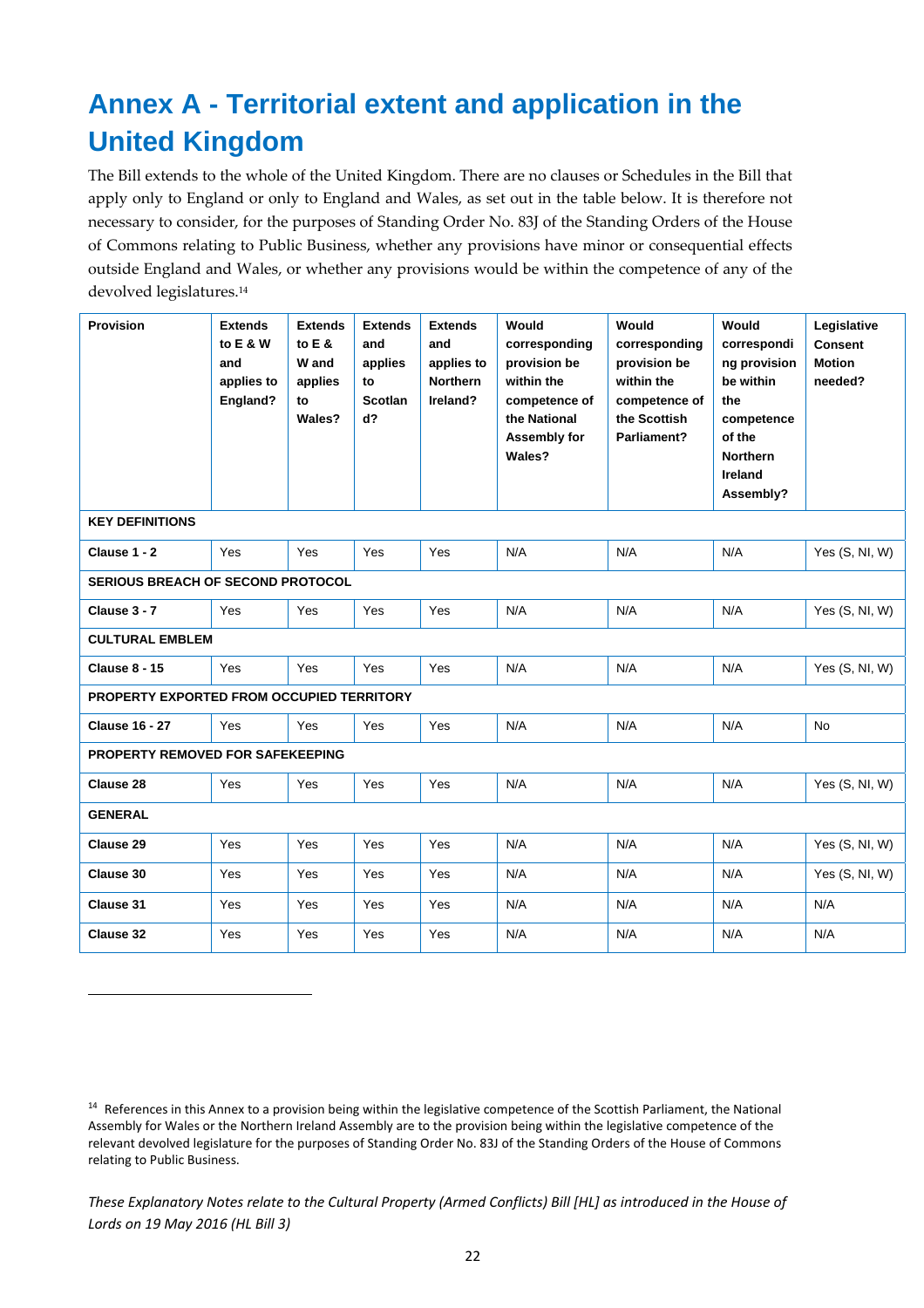| Clause 33  | Yes | Yes | Yes | Yes | N/A | N/A | N/A | N/A |
|------------|-----|-----|-----|-----|-----|-----|-----|-----|
| Schedule 1 | N/A | N/A | N/A | N/A | N/A | N/A | N/A | N/A |
| Schedule 2 | N/A | N/A | N/A | N/A | N/A | N/A | N/A | N/A |
| Schedule 3 | N/A | N/A | N/A | N/A | N/A | N/A | N/A | N/A |
| Schedule 4 | N/A | N/A | N/A | N/A | N/A | N/A | N/A | N/A |